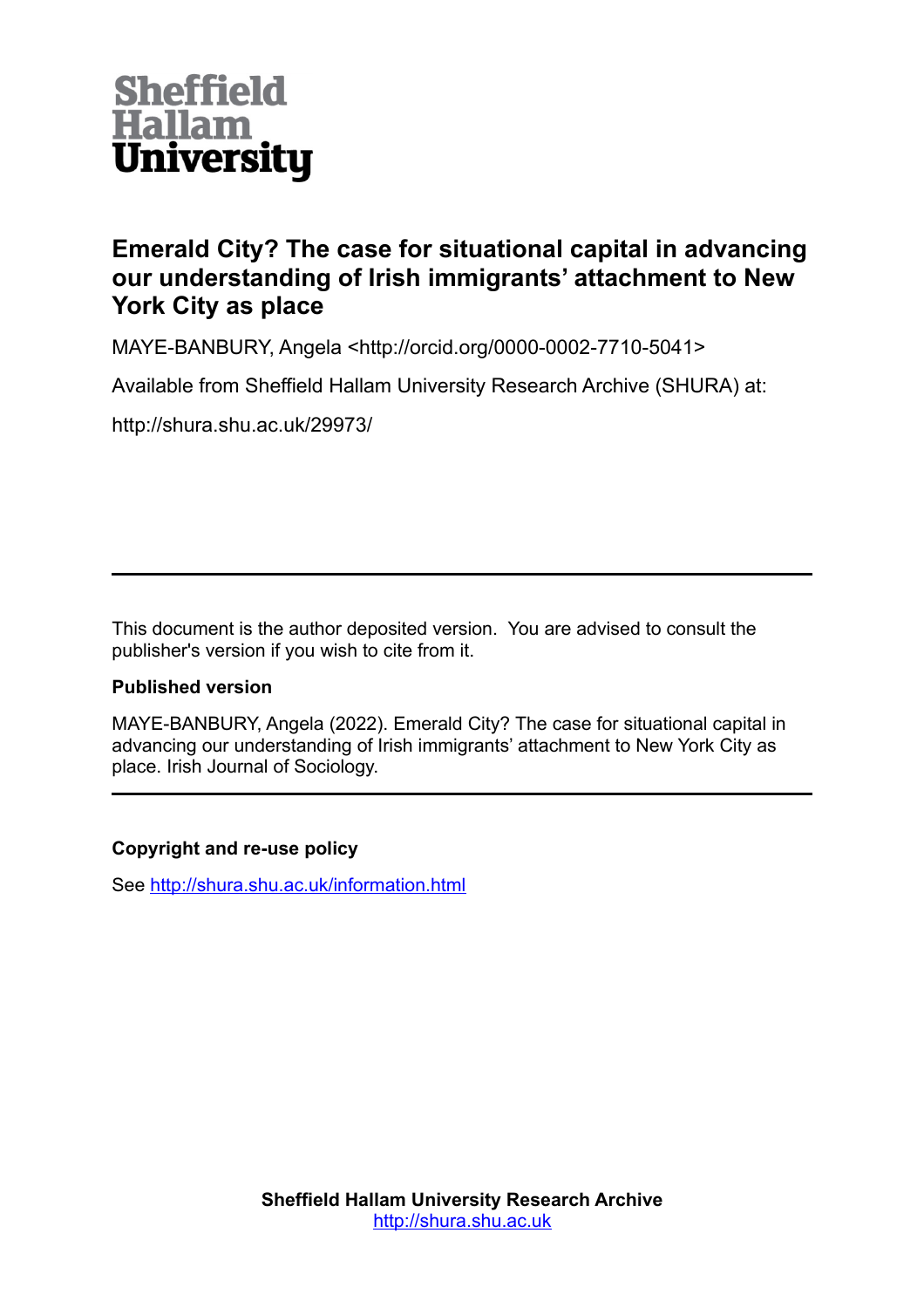Original Article



Emerald City? The case for situational capital in advancing our understanding of Irish immigrants' attachment to New York City as place

 $1-\overline{19}$ © The Author(s) 2022 <u>ெ லெ </u> Article reuse guidelines: [sagepub.com/journals-permissions](https://us.sagepub.com/en-us/journals-permissions) DOI: 10.1177/07916035221082548 [journals.sagepub.com/home/irj](https://journals.sagepub.com/home/irj)



## Angela Maye-Banbury

Department of the Natural and Built Environment, Sheffield Hallam University, Sheffield, UK

#### Abstract

This paper explores the relevance of social capital in shaping Irish immigrants' reconstructions of their attachment to New York City (NYC) as place. Using extracts from Irish immigrants' previously unpublished oral histories, I make the case for situational capital, a multi-faceted and dynamic place-based resource which connects people in situ by virtue of their literal and metaphorical positionality. The coalescence of individual and collective memories, including childhood memories, underpinned the network of social relationships which fuelled interviewees' quest to recreate and reimagine a sense of 'home' both in NYC and Ireland. The resultant situational capital created by these relationships fostered a reflexive and sustained attachment to place which served to advance the cumulative economic, cultural, political and social prosperity of Irish men and women individually and collectively over time and space. Situational capital was also instrumental in advancing opportunities for Irish men and women and altering the physical characteristics of neighbourhoods. It shaped the genius loci of NYC as reconstructed by those interviewed pivoting around the fluid and ambiguous notion of real and imagined 'home.'

#### Corresponding author:

Angela Maye-Banbury, Department of the Natural and Built Environment, Sheffield Hallam University, Sheffield, UK. Email: [a.maye-banbury@shu.ac.uk](mailto:a.maye-banbury@shu.ac.uk)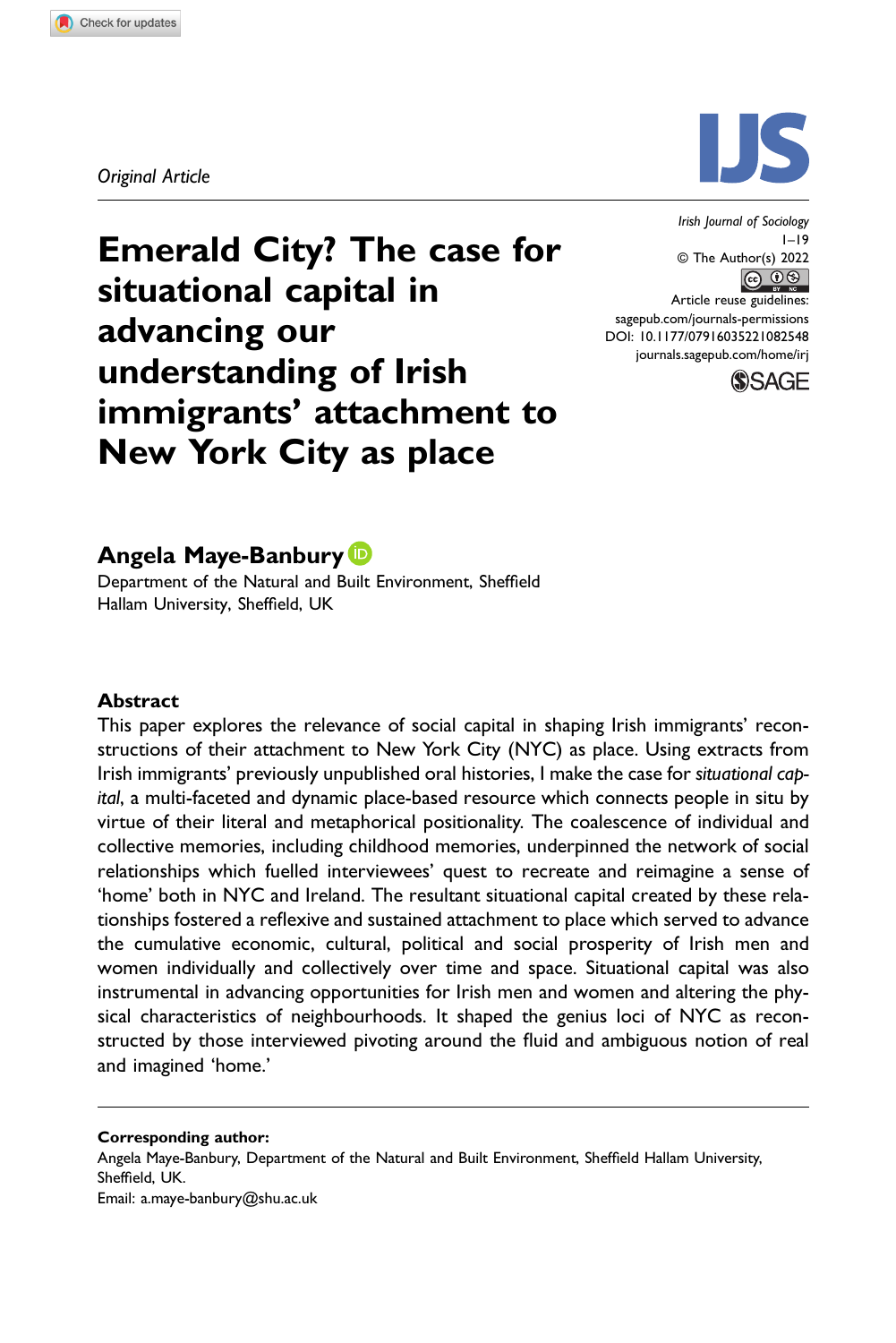#### Keywords

Social capital, place, Irish immigrants, New York, oral history

#### Introduction

To date, research regarding social capital and the immigrant experience has foregrounded three key areas: (i) the advancement of economic advantage (Kwon et al., 2013; Turkina and Thai, 2013); (ii) improvement to educational attainment levels (Webb and Alvarez, 2018) and (iii) greater access to health care (Johnson et al., 2017; Rodriguez-Alcala et al., 2019). Yet there is a dearth of published scholarship which explores how social capital shapes immigrants' individual and collective reconstructions of place in situ. This paper bridges that gap in existing scholarship. Here, I review the importance of social capital in shaping Irish immigrants' representation of New York City (NYC) as place. Drawing on the oral histories of Irish immigrants who reside permanently in NYC, I make the case for *situational capital*, a heuristic through which the theoretical interface between social capital and attachment to place may be critically explored. In doing so, I highlight the relevance of temporality, reflexivity and transitions of place in influencing (re)presentations and (re) constructions of place.

### Towards a sociology of literal and metaphorical place

In some ways, it is axiomatic to suggest that sociologists have a vested interest in understanding how social capital in situ impacts on representations of place. After all, social networks may be construed as a proxy of the social capital which creates and sustains attachment to place by fostering a sense of belonging (Pooley et al., 2005; Relph, 1997; Tuan, 1974). For immigrants, a strong attachment to place brings with it the creation of a new sociocultural identity/identities (Marcu, 2012) founded on the sense of solidarity and connection (de Shalit, 2019).

Given that this is the case, the palpable absence of place-based critiques which draw explicitly on the relative merits of social capital from the perspective of immigrants is surprising. Using extracts from previously unpublished oral histories of Irish men and women who immigrated to New York City in the 1950s and 1960s, I explore the theoretical intersection between social capital and interviewees' (re)constructions of place. I characterise the quintessential form of capital which manifests as situational capital, a multi-faceted and dynamic place-based resource which connects people in situ by virtue of their literal and metaphorical positionality. Anchored in aspects of our habitus which (re)create a sense of real and imagined 'home,' situational capital traverses time and space. Drawing on the coalescence of individual and collective memories, it helps shape attachment to place at the ontological and physical level. In doing so, situational capital fosters a temporal, reflexive and sustained attachment to place which advances the cumulative economic, cultural, political and social prosperity of specific individuals and groups. It promotes a fluid and dynamic intra/intergenerational sense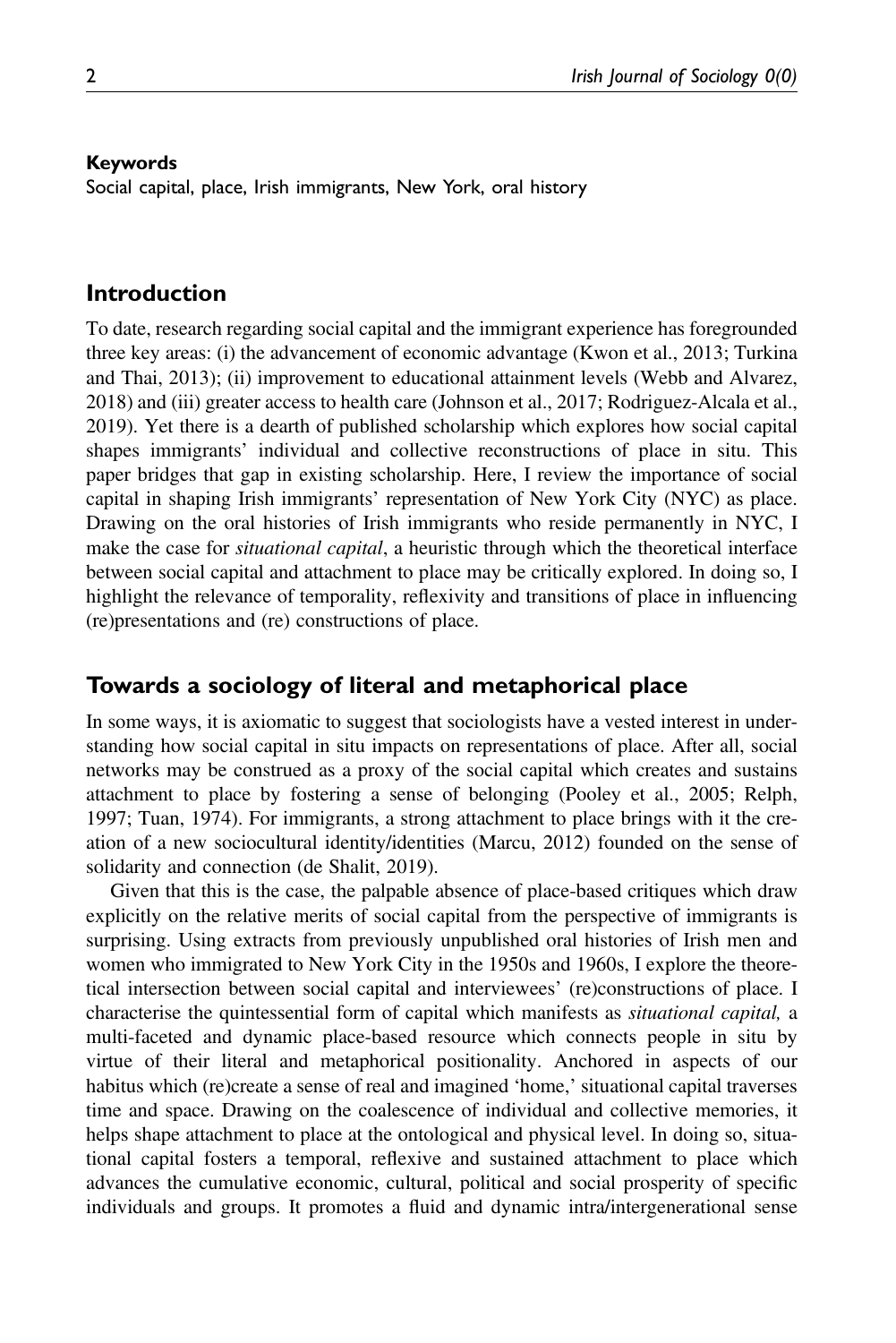of sociocultural identity through the performance of shared frames of reference, shifting to reflect the fluid and ambivalent positionality occupied by the Other.

In the section which immediately follows, the 'sociology of place' and specifically its ambivalence for immigrants as a means of fuelling the sociological imagination is examined. Four interrelated aspects of place are then critically reviewed in making the case for situational capital. These are: (i) the role of communities in their different guises in facilitating social capital exchange (ii) the relevance of neighbourhoods at the spatial level as sites of ontological security which facilitated resource brokerage, citizen engagement and personal/professional advancement (iii) the immigrants' perpetual quest for 'home' and (iv) the coalescence of individual and collective memories in uniting people and place.

Arguably, what could broadly be characterised as a sociology of place and the social capital contained therein has been hiding in plain sight in existing scholarship. The collective insights of Durkheim, Booth, Simmel and Weber highlight the importance of place in driving the sociological imagination. Furthermore, what we now recognise as the theoretical nexus of space, place and immigration in American society featured in the early work of the Chicago School (Abbott, 2020; Hunter, 1974). By drawing on the Marxist distinction between class-in-itself and class-for-itself, Durkheim's (1893) early writings on the division of labour focussed on the potential for anomie in any given place. His later critiques of social structures and welfare (Durkheim, 1951) foreshadowed subsequent debates advanced by Coleman (1993) then Putnam (2000) on the social capital implicit within communities. Charles Booth's (1889) mapping of poverty of London's East End revealed the inherent social stratification at work embedded in the city's *terra incognito*. Simmel (1908) was amongst the first to foreground how the relative socioeconomic positionality of the Other, notably immigrants, gives rise to sociospatial constructs of place. He spoke of the 'original centripetal forces of the lone group with a centrifugal tendency that forms bridges with other groups' (Simmel ibid: 225). Weber's (1921) preoccupation with the city and specifically the significance of residential mobility in galvanising the capitalist project, gave a mandate to consider how socioeconomic relationships and the diverse forms of capital enmeshed therein have shaped a sense of place.

Decades later, the proposition that literal and metaphorical constructs of place were no longer the preserve of geographers began to emerge in academic scholarship. Gieryn (2000: 464) has pointed to the propensity of sociologists to subdivide place 'into incommunicado bits: urban sociology, rural sociology, suburban sociology, home, the environment, neighbourhood, workplaces.' Today, writings which foreground the evolving sub discipline of community geography are testament to recent theoretical advances (Fischer et al., 2021; Shannon et al., 2020). Crucially, however, what has endured over the decades is how place may be understood through our habitus, the complex set of interlocking human dispositions which reflects our individual and collective sociocultural literal and metaphorical positionality (Bourdieu, 1991). At the intra/inter community level, the social capital contained in family ties and close personal relationships are integral to how we construe an attachment to place (Coleman, 1988, 1993; Putnam, 1993, 2000). Nonetheless, the way in which social capital shapes reconstructions of place from the immigrants' perspective is conspicuous by its absence in published sociological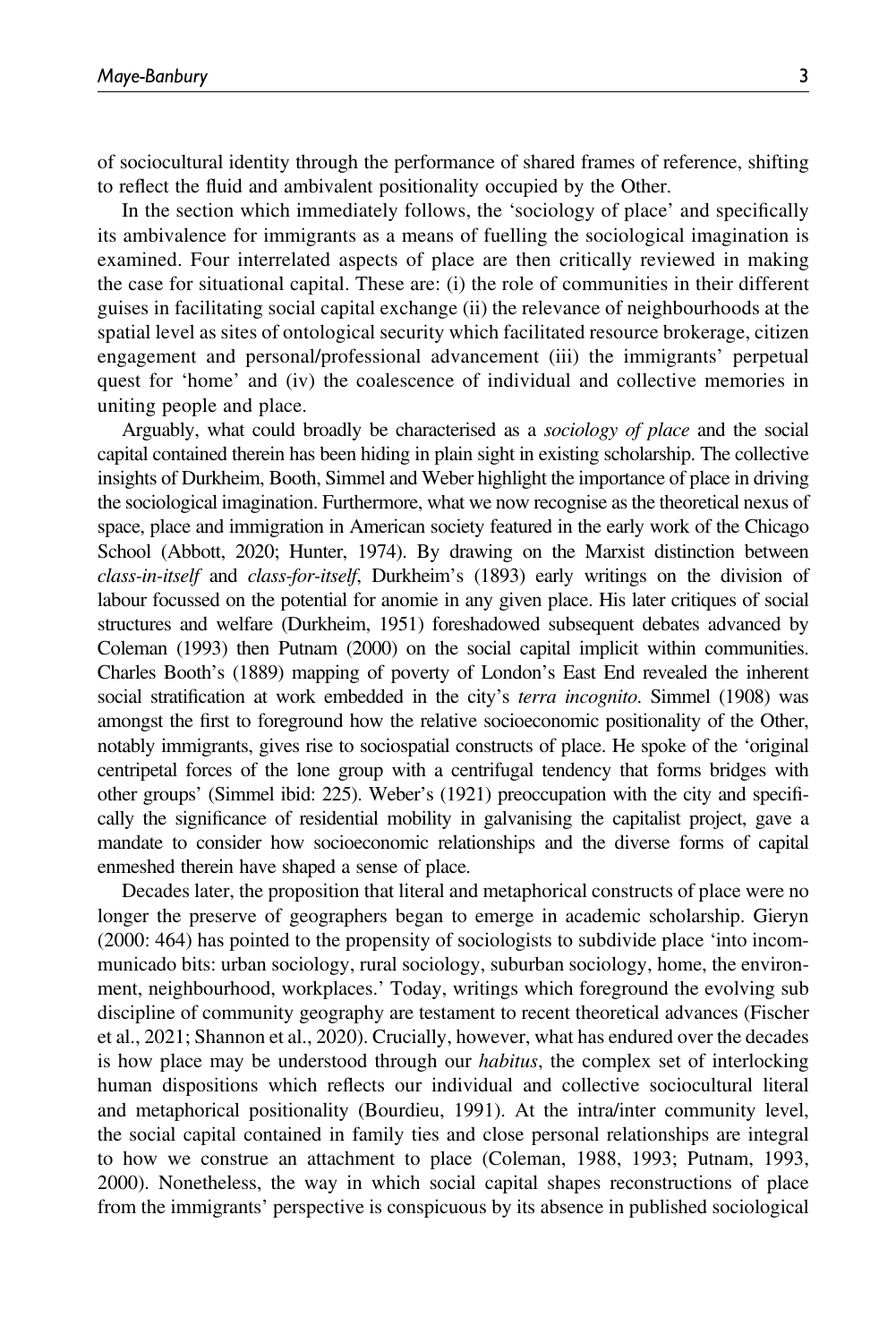scholarship. In addressing this deficit, the research which informed this paper posed two key questions:

- (i) To what extent does the dialectical relationship between social capital and attachment to place help create situational capital?
- (ii) How has situational capital impacted on Irish immigrants' relative attachment to NYC as place over space and time?

### Communities and social capital exchange

Given the relevance of literal and metaphorical place to the sociological imagination, the dearth of scholarship on the dialectical relationship between social capital's efficacy at the local level and attachment to place is perhaps surprising. The fact that Putnam (2000: 21) characterises neighbourhood as community's 'conceptual cousin' is a case in point. Bourdieu (1980) and Coleman's (1993) oft cited micro level characterisations of the social capital contrast with Woolcock's (1998) contention that community dynamics draw on more macro level economic and community capital. Unlike Putnam, Bourdieu favoured largely a pragmatic stance when cultivating relationships. Social networks, Bourdieu contended, are the product of 'investment strategies…implying durable obligations subjectively felt (feelings of gratitude, respect, friendship etc)' (Bourdieu, 1986: 250) shaped by our habitus (Bourdieu, 1991). Other expositions of social capital advanced by Coleman (1988, 1993) and Putnam (1993, 2000) foregrounded family ties or other close personal relationships in cultivating attachment to place at the intra/ inter community level.

### Neighbourhoods as sites of ontological security

Few would disagree with the assertion that high levels of ontological security experienced at the neighbourhood level are integral to shaping sustained attachment to place. At the spatial level, given the human propensity to behave territorially, the affinity with place may reinforced by the erection of physical structures which create what Nora (1989) characterised as *lieux de mémoire* (sites of memories). These sites may evolve to become third spaces where communities of interest gather (Oldenburg, 1989). Additionally, neighbourhood level social capital has been shown to form the bedrock of our emotional, cognitive and functional affinity with place, transcending time and space (Giuliani, 2001; Mesch and Manor, 1998). More specifically, the quality and quantity of social networks are a proxy of the social capital needed to foster a sense of belonging in situ (Pooley et al., 2005). Research undertaken by Weijs-Perrée et al. (2017) highlights the importance of social satisfaction obtained through social activities in creating and sustaining attachment to place. In short, in the words of Portney and Berry (1997: 633), neighbourhoods may be construed as 'wellsprings of social capital'. Small (2006: 274) characterised neighbourhoods as 'resource brokers' which offer an infinite number of opportunities to facilitate personal, educational and professional advancement. Lin's (2000: 786) network-based conceptualisation of social capital as an 'investment and use of embedded resources in social relations for expected returns' shows the significance of these neighbourhood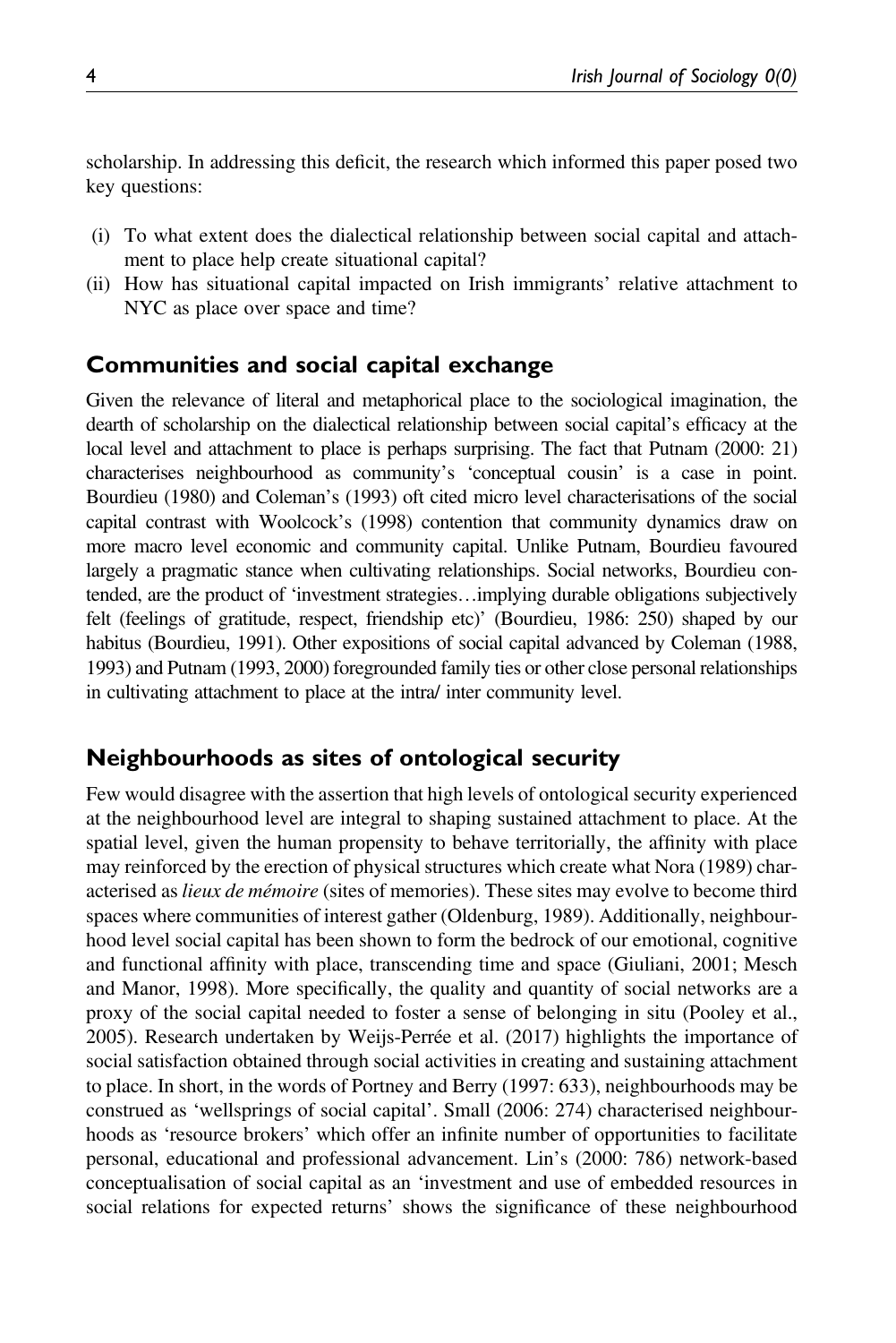level resources for personal gains. Given its potential to aggregate or diminish material advantage, social capital in this form therefore closely resembles human capital found of economics (Becker, 1994; Robbins, 1991).

Research evidence suggests that the bonding and bridging social capital which emanates from localised networks of inter/intrapersonal and professional relationships influences acts of citizenship which shape community cohesion (Pooley et al., 2005; Putnam, 2000). An innate sense of civic pride may soften the disconnect from home, creating a virtuous circle of sustained individual and collective citizen engagement (Coleman, 1988, 1993; Putnam, 1993) and enhanced intergenerational stakeholdership (Lewicka, 2010). Moxley and Proctor's (1995: 313) observation that inclusivity engenders an inherent sense of community solidarity is reaffirmed by Wellman and Leighton (1979) who highlight the importance of diverse relationships in providing localised support. Conversely, perceived threats within a given community tend to stimulate higher levels of social capital as a means of self-preservation (Mihaylov and Perkins, 2014).

It is striking that communities of interest based on a sense of belonging may arise from the values implicit in a shared ethnicity traversing space and time. Significantly, in the case of immigrant men and women, local level relationships have an intrinsic value. Oliver and Mendelberg's (2000: 569) 'contact hypothesis' suggests that the more diverse the community, the more likely it is the outsider will be embraced. Ebaugh and Curry's research (2000) demonstrates the importance of 'fickle kin' relationships for immigrants i.e. those formed through close cultural affiliation with one specific ethnic group. These relationships occupy an ambivalent position within host communities given that they have become consolidated in anticipation of discriminatory practises but need to function cohesively alongside the established population. In the case of Irish immigrants, the growth of the Gaelic Athletic Association (GAA) in NYC captures this phenomenon well, specifically how Gaelic sport fuelled entrepreneurial activities in the city and vice versa (Lainer-Vos, 2017).

#### The perpetual quest for home a literal and metaphorical place

'Home', in its different guises, is a site of identity construction which may be experienced both phenomenologically (Fuhrer and Kaiser, 1994; Somerville, 1992) and spatially (Benjamin, 1995). Of particular importance as Marcus (2012) contends, childhood memories are pivotal in shaping our conceptualisation of home. Over the life course, the notion of home and a fundamental sense of belonging inherent in feeling 'at home' is supported by a constellation of memories. It is these memories which help provide the arsenal needed to navigate unfamiliar environments in later life (Vanderbeck, 2005; Weiss, 1991). Crucially, for many immigrant men and women, the question of where home both begins and ends is ambivalent. On one level, diverse societies provide a fertile ground for the social trust needed for newcomers to (re)create the quiet enjoyment of home (Herreros and Criado, 2009). On the other, the sense of Otherness demands that home as phenomenologically experienced requires continuous public and private negotiation. Either way, immigrants' shared cultural frames of reference related to 'home' reveal the significant social relationships in which social actors conspicuously invest Attempts to characterise immigrants' sense of home, therefore, are perhaps best construed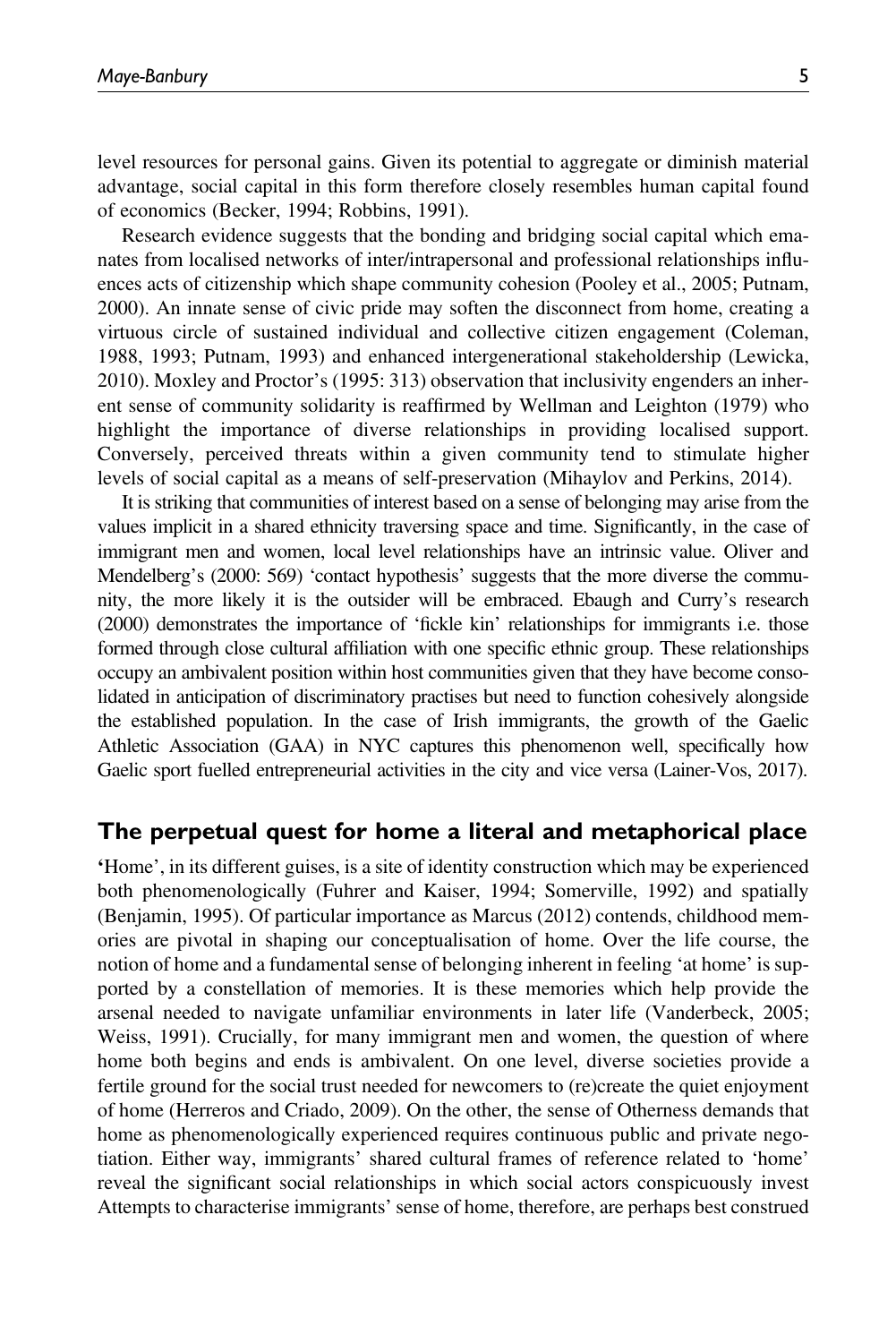as part of a continuum of ontological security which recognises both the socio-physical setting of residency mediated by individual and collective memories.

## Coalescence of individual and collective memories which unites people and place

The quest for home outlined above draws on individual and collective memories to create a symbolic, fluid and metaphorical sense of attachment to place. The interface between individual and collective memory creates a continuum of relationships which shape our attachment to place. Evoking the very essence of habitus, Halbwach (1997: 94–95) contended that our relative positionality when considering place over time and space may be explained by the 'changes taking place in our relations with various collective milieus.' Perhaps most significantly is the way in which social actors' prevailing narratives are formed by marshalling selective accounts of the past to which more strategic meanings are assigned in the present.

### Irish presence in New York

Irish presence in NYC is as old as the city itself making it integral to the diasporic imagination. For over four centuries, stories of emigration from Ireland to the USA have impacted on Irish families across the generations. Accounts of how the Irish contributed to the *genius loci* of NYC may be traced back to the surge in linen exports in the seventeenth century (Truxes, 2004). Moloney (2002: 14) contends that Irish immigrants were the first ethnic group in the USA 'to carve their future largely from the urban industrial landscape.' Ulster Presbyterians were the first to make the 3000 mile journey in the 1640 s to the southern tip of Manhattan known as 'New Amsterdam' (Bayor and Meagher, 1997; Burrows and Wallace, 1998; Goodfriend, 1994). The Great Hunger (an Gorta Mór or Irish Famine) marked the watershed when 1.5 million largely Catholic Irish men and women fled absolute poverty, starvation and disease precipitating the formation of the global Irish diaspora. Supported by subsequent cycles of chain migration, family members joined relatives already established in the USA.

Irish presence impacted profoundly in shaping the prevailing narrative of the city. The socioeconomic positionality of the Irish community in NYC's urban landscape in the mid to late eighteenth century, largely defined by spatial and occupational segregation, enabled communities to mobilise their collective resources (Anbinder, 2001a, 2001b; Restifo et al., 2013). Unified by Catholicism, a broad disdain for Anglo-Saxon rhetoric and the desire to combat discrimination at the collective level, the Irish community became a compelling force in shaping systems of governance in NYC. The first St Patrick's Day parade in 1772 and its exponential growth since is testament to the growing force of Irish immigrants in NYC and further afield in the USA. From the early days of Tammany Hall, Irish hegemony was in evidence as the social, intellectual and cultural capital exerted by Irish men and women (the latter to a much lesser degree) became enshrined in a wide range of core NYC institutions, notably politics, the judiciary system and law/order enforcement (Anbinder, 2001a, 2001b; Barrett, 2012; Bean, 1994).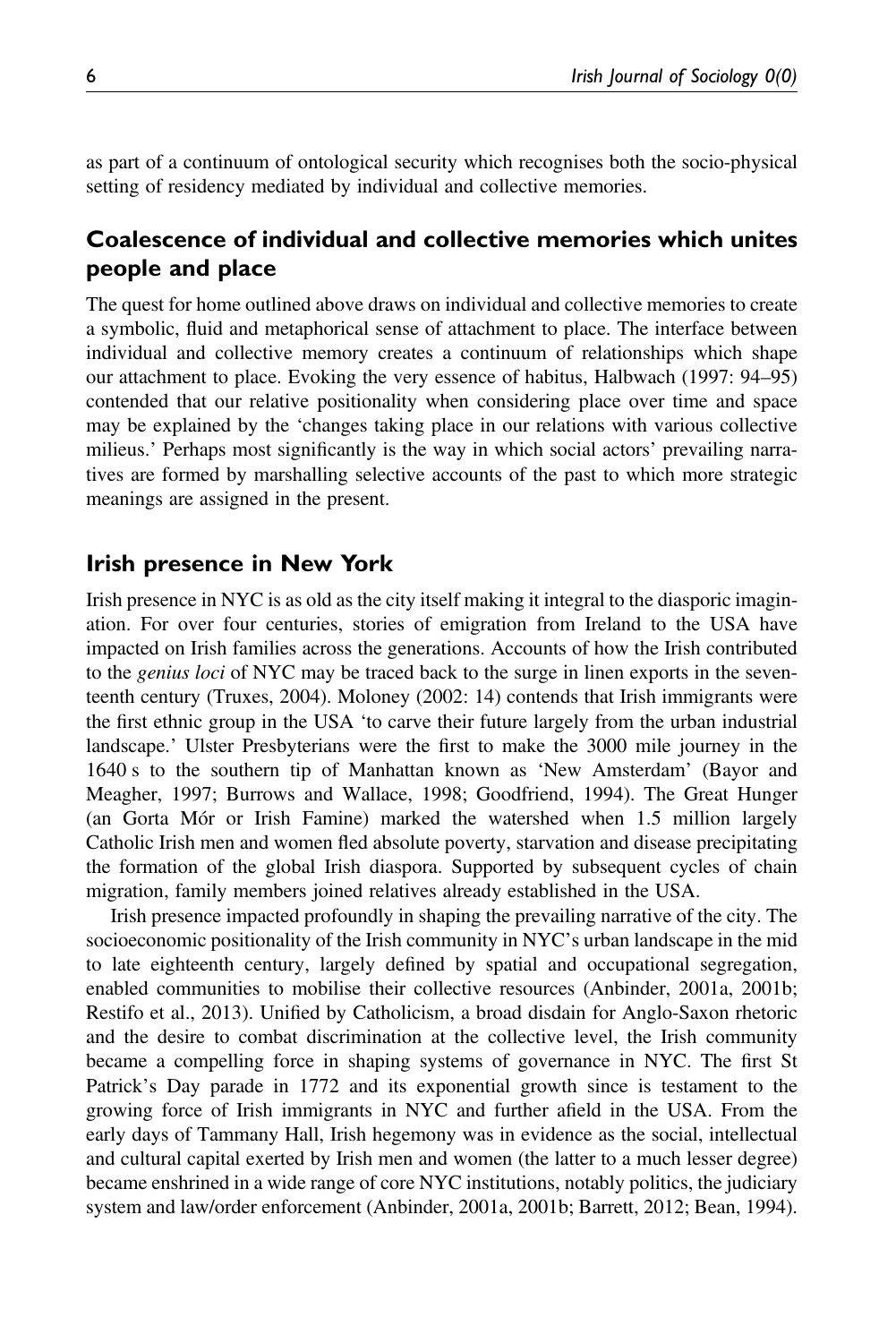The Ancient Order Of Hibernians with its strong links to St Patrick's Cathedral, founded a decade before the Great Hunger, reinforced Irish presence in NYC. An integral part of the Order's mission was to improve the social, political and economic positionality of the Irish in the city. By the 1870s, the Catholic Church had become an increasingly powerful force in everyday relations. Irish networks had become a major source of institutional social, political and cultural capital, notably in relation to access to jobs and housing. A further wave of immigration from the 'Emerald Isle' to the USA during the 1950s fortified the collective cultural and social capital of the Irish in NYC. Whilst prevailing government discourse fuelled discrimination against the Irish in Britain during this period, no such parallel inflammatory language prevailed in the USA (Carter et al., 1996). Moreover, the Irish in Britain lived in precarious accommodation such as lodgings, poor quality private rents and, on occasion, rough sleeping (Maye-Banbury, 2018, 2021). But their NYC counterparts lived initially with family members thereby occupying a home form home (Bayor and Meagher, 1997). The founding of the Emerald Society of NYC Police Department in the 1950s further fortified the social capital of the Irish (Almeida, 2001). A century later, census data suggests that almost one fifth of the USA population (some 40 million people) defined themselves as having some degree of Irish ancestry (Lieberson and Waters, 1988). Today, the broad category of 'Irish American' is far from an homogenous group comprising first generation Irish, second generation and beyond Irish; Anglo Irish and Scots Irish, all of which give rise to a distinctive and fluid Irish American sociocultural identity.

## (Re)constructing places of the past in the present: The power of oral history

Oral history provides a rich source of sociological change by emphasising the temporal context of interviewees' experiences. Personal testimonies feature the voices of those who have become marginalised or eradicated entirely from accounts of the past The innate power of oral history to reveal previously undisclosed insights regarding the Irish immigration experience is evidenced by research undertaken by Casey and Maye-Banbury (2016), Maye-Banbury (2018, 2021). Generally regarded as a bottom-up approach to data gathering, the oral history method places the interviewee as the protagonist in their own storytelling with minimal interruption from the interviewer. In this way, life experiences may be reconstructed and 're-presented' reflexively on the interviewees' own terms underpinned by the principles of dialogicality. Replicating the approach adopted in Maye-Banbury and Casey (2016) and Maye-Banbury (2018, 2021), the housing pathway model informed the overall research design. Participants were recruited with the support of two leading community organisations who work directly with Irish men and women in NYC. A total of 14 interviews (8 men and 6 women) were conducted by the author in NYC during the summers of 2017 and 2018. All respondents were born in the Republic Of Ireland then moved to NYC as teenagers during either the 1950s and 1960s. In keeping with the oral history method, open ended questions such as 'How did your move to America come about?', 'What was your first impression of New York?' and 'What's it like when you go back to Ireland?' were used to facilitate the dialogue. Each interview was recorded then transcribed verbatim by the author. All personal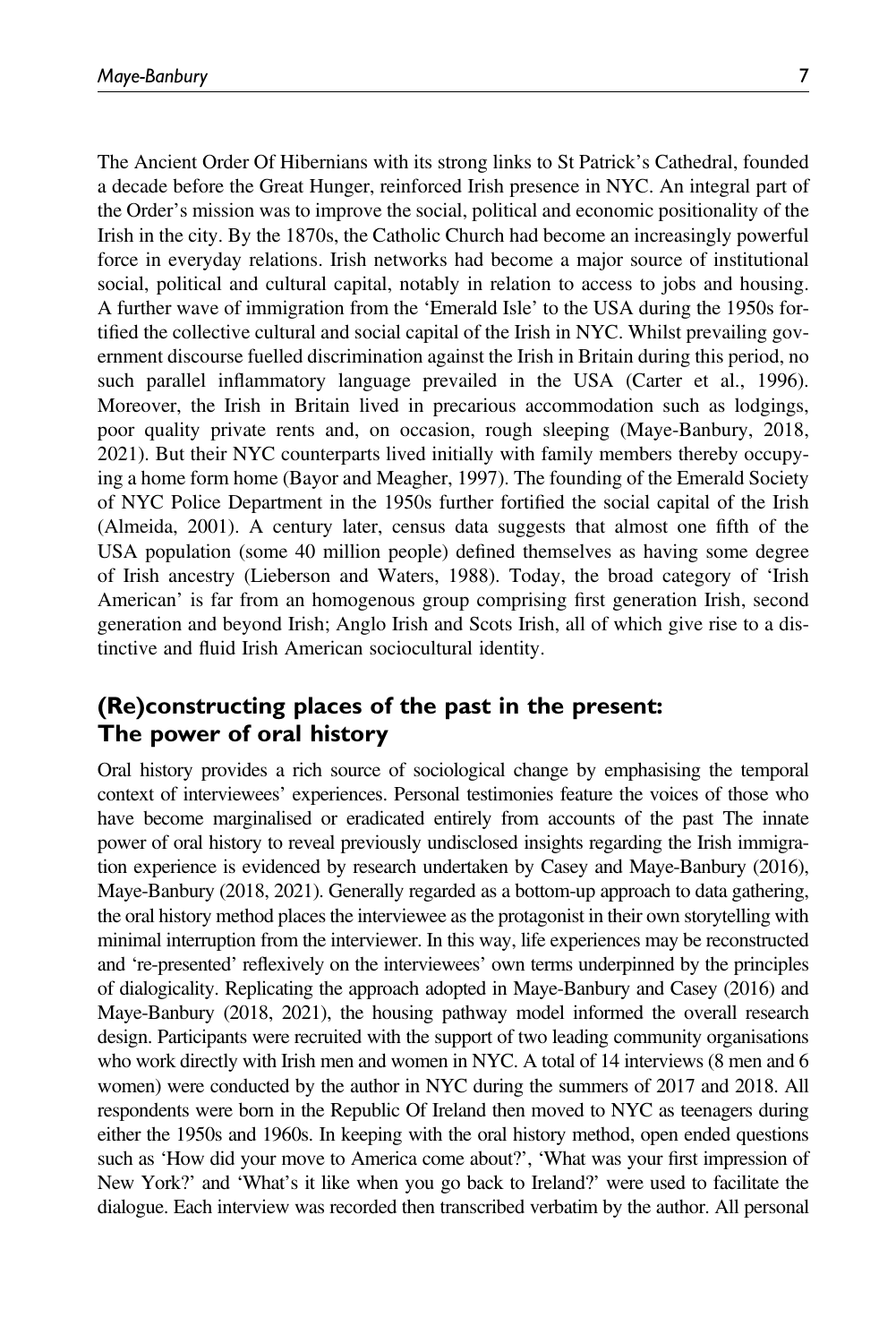identifiers were removed to retain the confidentiality and anonymity. The length of interviews varied from 55 min to 2 h and 10 min. Data were then mined inductively with each interview analysed in detail to generate both axial and open codes. During the course of their working lives, those who had immigrated to Britain at the same time occupied, for the most part, a backstage positionality as characterised by Goffman (Maye-Banbury, 2021) or skirted around the shadows of everyday life in Britain (Casey and Maye-Banbury, 2016; Maye-Banbury, 2018). By contrast, the majority of Irish NYC residents whose stories are featured here held public facing jobs such as door men, telephonists and bank tellers where their sociocultural identity was front and centre. Before their retirement, the six women whose oral histories informed this analysis had all held professional jobs over many years in nursing, the banking industry (including accountancy) and teaching. Although three of men began in manual labouring positions with one respondent a butcher for forty years, they all acquired secure and relatively well-paid positions in engineering, telecommunications, customer care, concierge work and security guard services.

## Potency of individual and collective memories in (re) imagining home

Childhood memories are critical in shaping an imagined sense of self in later life providing arsenal needed to charter the innate challenges of unfamiliar environments (Marcus, 2012; Vanderbeck, 2005; Weiss, 1991). Long before they emigrated from Ireland, respondents were positively predisposed to living in America despite knowing little about everyday life in the USA. Indeed, several reported that emigration was a foregone conclusion. Significantly, relatives in both Ireland and the USA were complicit in helping several respondents move to the USA. Bridie had never known a time when she did not want to live in the USA: 'Always, ever since I was a child, I wanted to come to America. My mother had a brother and two sisters and I followed my two sisters. I don't know the reason why. I just wanted to come.' For some, the desire to move to the USA transcended pragmatism and entered the realms of romanticism. Eileen said: 'We all knew about America – and that it was beautiful.' Peter's account resonates strongly with the claim made by Alexander (2017) that comic books neutralised the perceived threat posed by metropolitan life: 'I read books, travel books and magazines and (DC) comic books and things like that. So I was thinking it was like that. And in a way, it was a little bit like that.'

In contrast to their experiences in Britain (see Maye-Banbury 2018, 2021), respondents spoke favourably about the positive reception they experienced in NYC. Áine said: 'I never really cared that much for England. But the minute you came to NYC, everybody was so welcoming. It couldn't quite believe I was being so well treated. Everybody loved the Irish. You didn't have to hold back that you were Irish. I mean, total strangers l invited us to their homes.' Micheál reiterated this sentiment: 'I thought I was very well received in NYC. Yes, and I got along well with people. People got along well with me.' Eileen's account evokes Herreros and Criado's (2009) thesis that immigrants benefit from joining diverse communities: 'I find American people are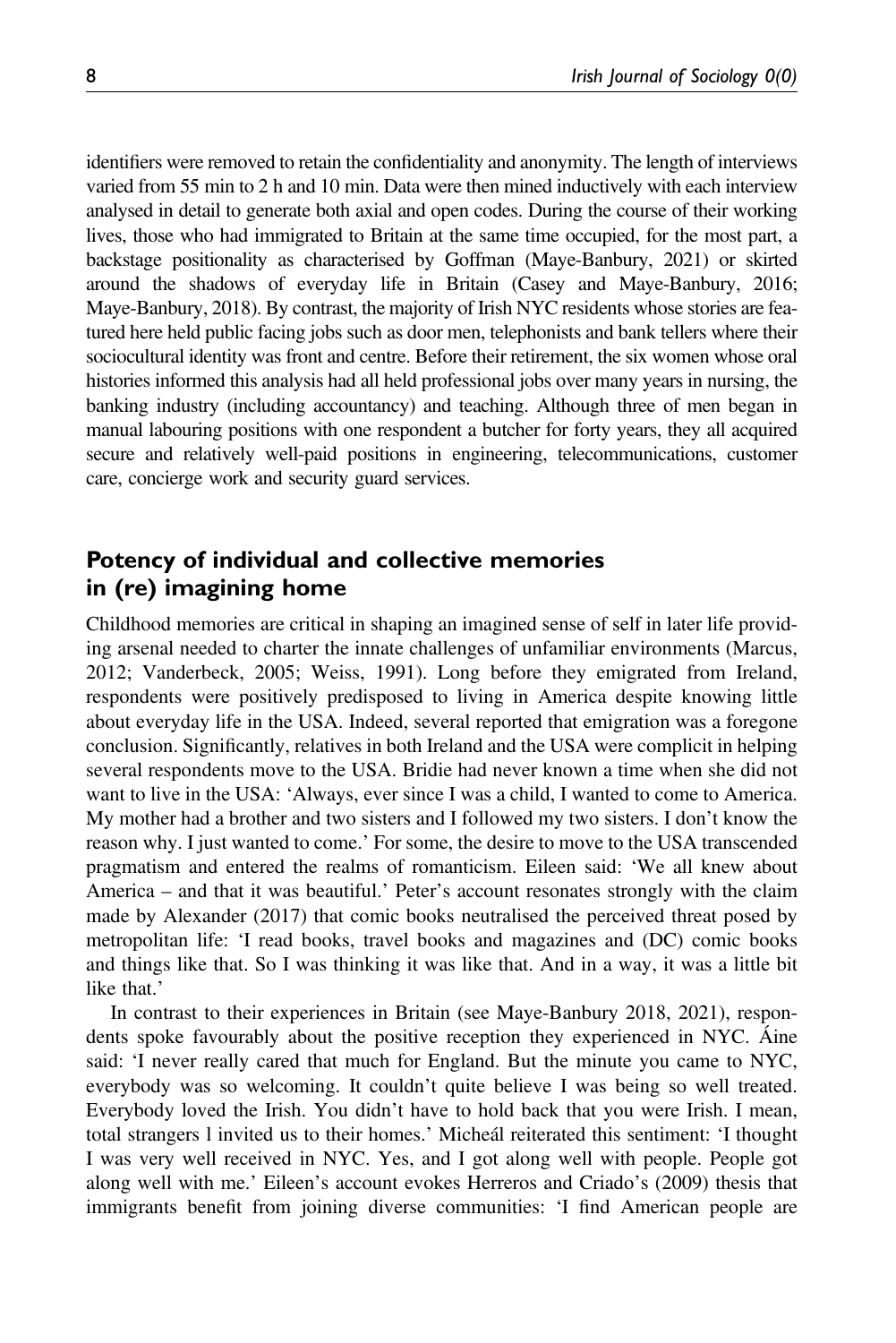very friendly. And everyone in America and especially NYC, they're not really American, they have someone who comes from some place. We're all immigrants.'

Although being Irish was seen overwhelmingly as an asset, some respondents felt they were stigmatised by enduring discourses of poverty which, they believed, stemmed from the Great Hunger. Sinéad's recollection of her first days at work evokes Halbwach's (1997) proposition that shifting contexts shape how we are defined and how we define others. She recalled: 'I think being Irish was an asset. But I can tell you, in the early days, I know when I started to work first… '55 I think it was. There was still…they kind of…I can't really explain it but there was a discrimination. Not outwardly, but they kind of looked at you as though they expected you to bring poverty with you like in the Famine days, as though it was contagious, you know what I mean?' Regardless of collective unity to be found through the Catholic Church, others felt they had to hide their Catholicism. 'Don't ever let on that, you know, you're Catholic, they don't realise it because of your name' (Bridie). Fickle kin relationships highlighted by Ebaugh and Curry (2000) may have been helped the transition to NYC. But they did not preclude unscrupulous Irish landlords from exploiting their fellow countrymen: 'You had to tip the landlord under the table to get an apartment. The Irish landlords were very good to their own. But you had to make it worth their while' (Áine).

It is noteworthy that, in keeping with Fuhrer and Kaiser (1994) and others, NYC as home in the diasporic imagination shaped respondents' innate sense of habitus over space and time. Bridie reported how the sense of the proverbial 'grass being greener' was embedded in her family script: 'I would say, my father was in the States and this is in our blood. We are travellers, we want to be the immigrant.' Similarly, Áine's testimony highlighted the enduring relevance of the Irish diasporic imagination with immigration to the USA seen as a rite of passage. 'I'm sure it's (New York) is better than living in Ireland. I probably would have got a job in Dublin. But you know, the thing was to emigrate even if you didn't have to.' Eileen, who worked on Wall Street for forty years in a variety financial service companies, recalled: 'When my first cousin Johnny came home from America, he came to our house. I'd just finished at Cavan school ready to do something. Johnny said: "I think it would be nice to bring Eileen out, she'll get a job, she'll become independent." And here we are.' Crucially, family members already in situ provided the bridging capital needed so NYC became an extension of her childhood home: Helen explained: 'It was like coming home, coming to NYC. It was just wonderful, coming here, having my aunts, some of them I never met until I came here. And I was just fascinated with the country, with NYC, the people. Then I got my job. And I was very happy. I made friends. And I knew people from home here too.' Eileen recalled: 'When I first came, my brother had an apartment on E91st St in Manhattan. My brother was here before me, my first cousins, my aunt's son. And my other aunties. I have seven first cousins here - they're all good people…and having them was wonderful.'

It was noteworthy that respondents reported immediate high levels of ontological security towards their adoptive city. Eileen said: 'I love it. I love being in NYC. I just wouldn't live any other place. You make your life, you make your home.' Interestingly, interviewees suggested that despite changes in their adoptive city, an innate sense of safety endured. Áine recalled: 'NYC was lovely then. It was so safe. Oh God, you could go everywhere.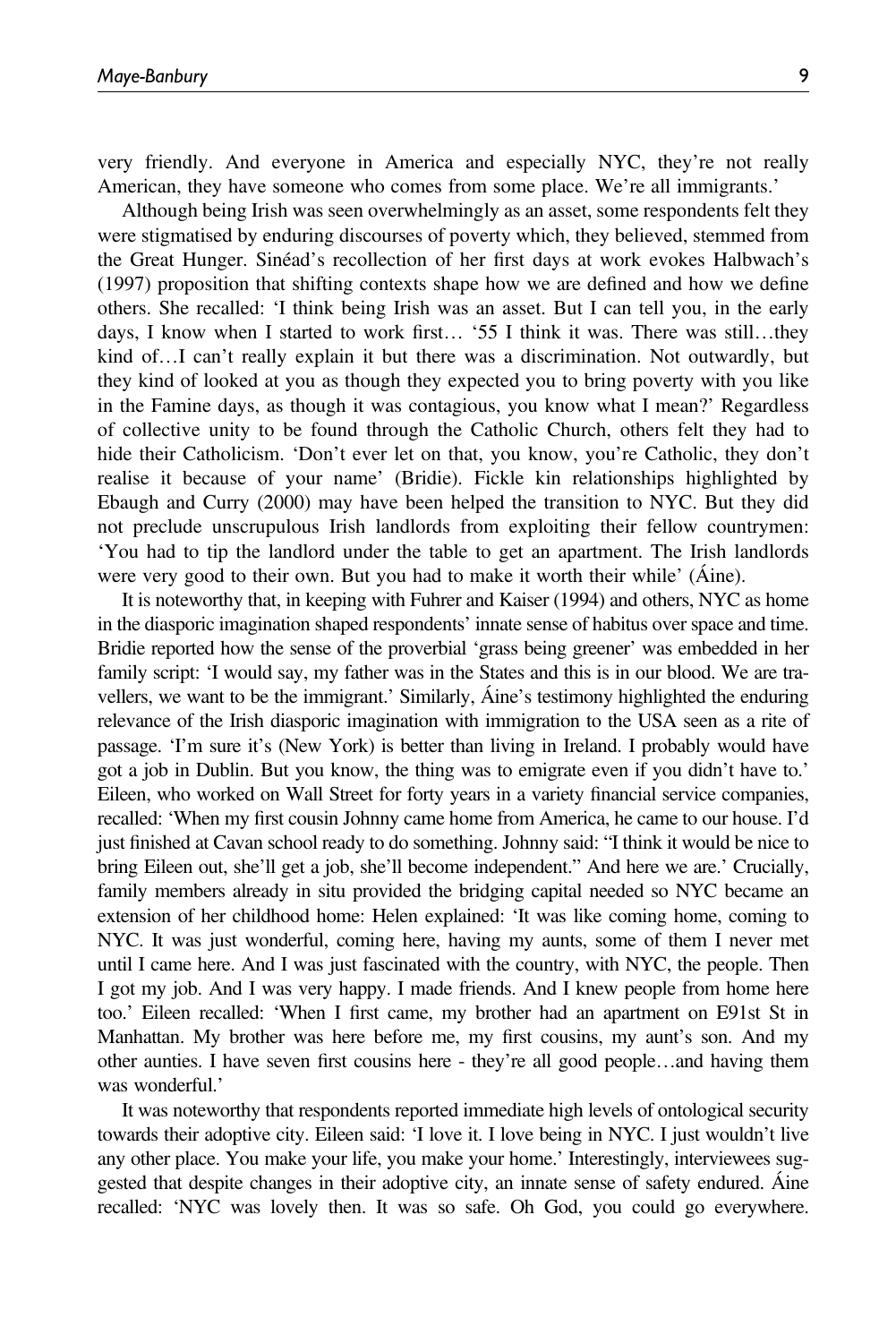There's so much in NYC. Day and night there's stuff going on, yes there is and, it has changed from what it was… You have to be a little more cautious in your surroundings. But it's still wonderful. I love New York - I really do.' Similarly, Micheál felt affection for the city on arrival: 'I tell you, I fell in love with it right away. I didn't dislike it at all and I had a lot of friends down there (in Brooklyn).' Eileen's first-hand experiences of the city's most iconic buildings reinforced the notion that NYC was her home: 'I'd only been in NYC for a couple of days when my uncle whisked me around the Empire State the very next day. And I also saw the Statue of Liberty. That was it for me - I knew I was never going back to Ireland.' Seamus has committed himself entirely to life in NYC: 'I really feel like a New Yorker now. I love it here. I do, I really do.' Peter, recalling his experience of the St Patrick's Day parade, had underestimated his cultural capital as a firstgeneration Irish man: 'I realised that it was important to be Irish and there was always a great welcome. As a matter of fact, the very first St Patrick's day parade that I was in NYC, not too many (first generation Irish) people before me had ever been a first timer in the States carrying the Mayo banner up Fifth Avenue for the St Patrick's Day parade. I can proudly say that I have been to 54 out of 55 parades since I came here.'

Interviewees kept themselves informed with events in Ireland through social media, printed newspapers, letters/emails and telephone calls. But overall, respondents perceived the prospect of moving back to Ireland as regressive with respondents citing reasons such as lack of employment, difficulties with reassimilation and the parochial nature of life. Sinéad recalled: 'There was some woman from California who moved to Ireland, she had to come back.' Róisín could not countenance the prospect of moving back to Donegal as her permanent home: 'My experience living back home in the mountains in Ireland, it was really poor, poverty. There were miles to walk to school.' Others were counselled by relatives to avoid revisiting a past they saw as regressive: Peter's testimony epitomised this stance: 'When I was going home the last time, I said to my sister: "I want to go back to my hometown to see how it is." and she said, "You don't want to stay there," and I said: "Why not?" she said "Because there's only one hotel in the town and the guy acts like it's the only one. You know what I mean?' Several interviewees voiced concern for relatives still in Ireland. The inability to take long vacations accentuated this sense of loss. Bridie said: 'The biggest problem was my poor father…I think of him when I'm older and how sad it was to leave him. And I was really missing him, blaming myself for having put myself in that position.'

Nonetheless, however, powerful memories of Ireland ran below the surface and manifested when least expected. Several respondents still referred to Ireland as 'home,' suggestive of an unremitting relationship with Ireland as place. Eileen spoke of the resounding welcome she received on returning to her place of birth was : 'I like going back to Ireland. A great big céad míle fáilte. They're lovely.' Padraig's deep-set emotional connection with Ireland rose to the fore following a seemingly benign encounter with a staff member at Shannon Airport: 'I hadn't gone back in a long time and two years ago when I went back, the guy at the airport stamped my passport and he said to me" Welcome home" because he saw that I was born in Ireland. I actually cried when he said that.' For Áine, spending Christmas in her childhood home in North Kerry some 40 years after immigration, enabled her to reconnect with home literally and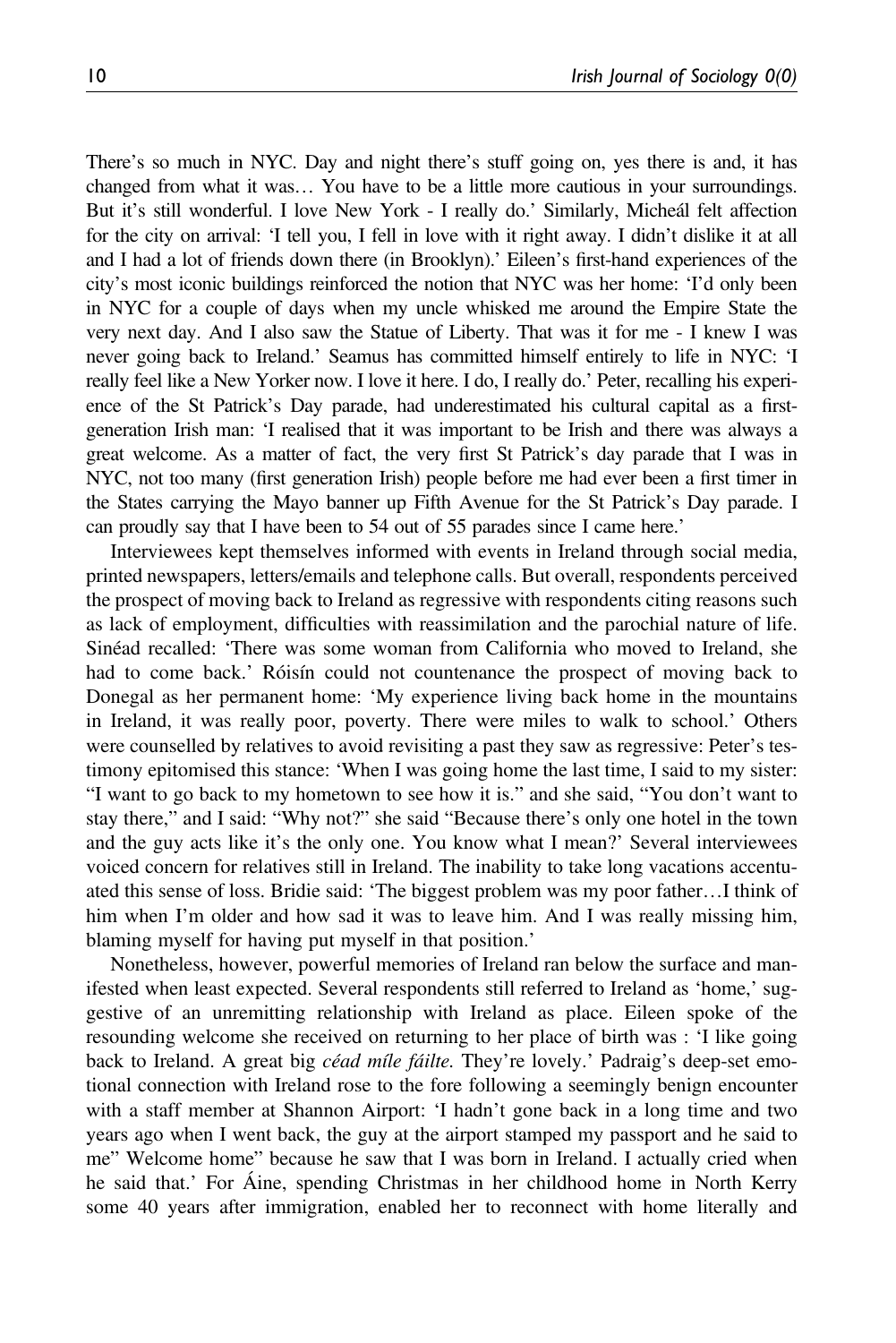figuratively: 'And we're staying in the house I grew up in. We've done that before - but not too many times. Once before, I had a Christmas there 7–8 years ago. It was truly magical. Really special. Being in the house… felt so right - it makes a big difference.'

#### Social capital in creating communities and neighbourhoods

In keeping with Portney and Berry's (1997) thesis, the sharing of formal/informal histories were pivotal in creating and sustaining social capital in situ. Although the spatial distribution of the Irish shifted over time, respondents reported an enduring sense of community. Eileen said: 'You never feel alone - you're always in an Irish community here.' Helen also spoke of this sense of togetherness: 'I think like any nation, we do stick together in Woodlawn and North Bronx. We'd all go to the same dancing and socials.' Seamus recalled: 'The biggest Irish group, I guess, would be up in the Bronx, in Woodlawn. There used to be a lot in Brooklyn.' Peter recalled the large Irish community in Manhattan: 'The east side was full of Irish people down there.' Seamus recalled how the locality was associated with physical attributes considered to be stereotypically Irish: 'I had a two year spell up in Woodlawn. They used to call it "The Land of the Red Heads'' because of how many Irish there were.' The sense of Irishness was also built into the very fabric of the neighbourhood: Áine said: 'It's called the Celtics where I live in Woodside.' Several of the women highlighted how having children would connect them with other Irish mothers. Bridie explained: 'I had friends - they were from Kerry. There's more Kerry people here than there are in Kerry… In Inwood (northern tip of Manhattan) where we were, there was my friend from Kerry and one from Roscommon. We all had our babies in the park together and walked around having a bit of an old chat.'

Evoking Lainer-Vos' (2017) thesis on the relationship between Irish American sociocultural identity, the GAA and the promotion of commerce, several respondents described how the bringing the Irish community together created new opportunities for personal and professional advancement. Helen explained: 'I had no friends because I didn't go to school. So finally, I heard of the Gaelic League and it was from then on that really I made friends.' Similarly, Dónal recalls how social networks which coalesced around Gaelic football in Brooklyn were pivotal in enabling Irish men and women to find work: 'We had Gaelic Park here, football, every Sunday. This was how most people got jobs, they met somebody, you know, and that was that.'

Moreover, the analysis supports Weijs-Perrée et al. (2017) contention that communitybased leisure activities foster the social satisfaction needed to create a sense of place. Social events, particularly céilís and other dances, proved fertile third spaces for the cultivation of social relationships. Helen recalled: 'The dances, all the Irish went. We did the Irish waltz, whatever. We all congregated there.' Eileen enjoyed the ritual of glamour which came with evenings out: 'So once Friday night came, Saturday night came, I was out dancing. I loved dancing. At that time, you wore a nice dress, high heel shoes. I still go now…They were in Manhattan. We had a beautiful ballroom - city centre ballroom.' Jaegar House and other venues were cited by respondents as popular rendezvous points. Micheál recalled: 'The Jaeger House, and all sorts of other places. They were great meeting places, you know. Well, the Red Mill was all Irish. It was a Kerry man what owned it.'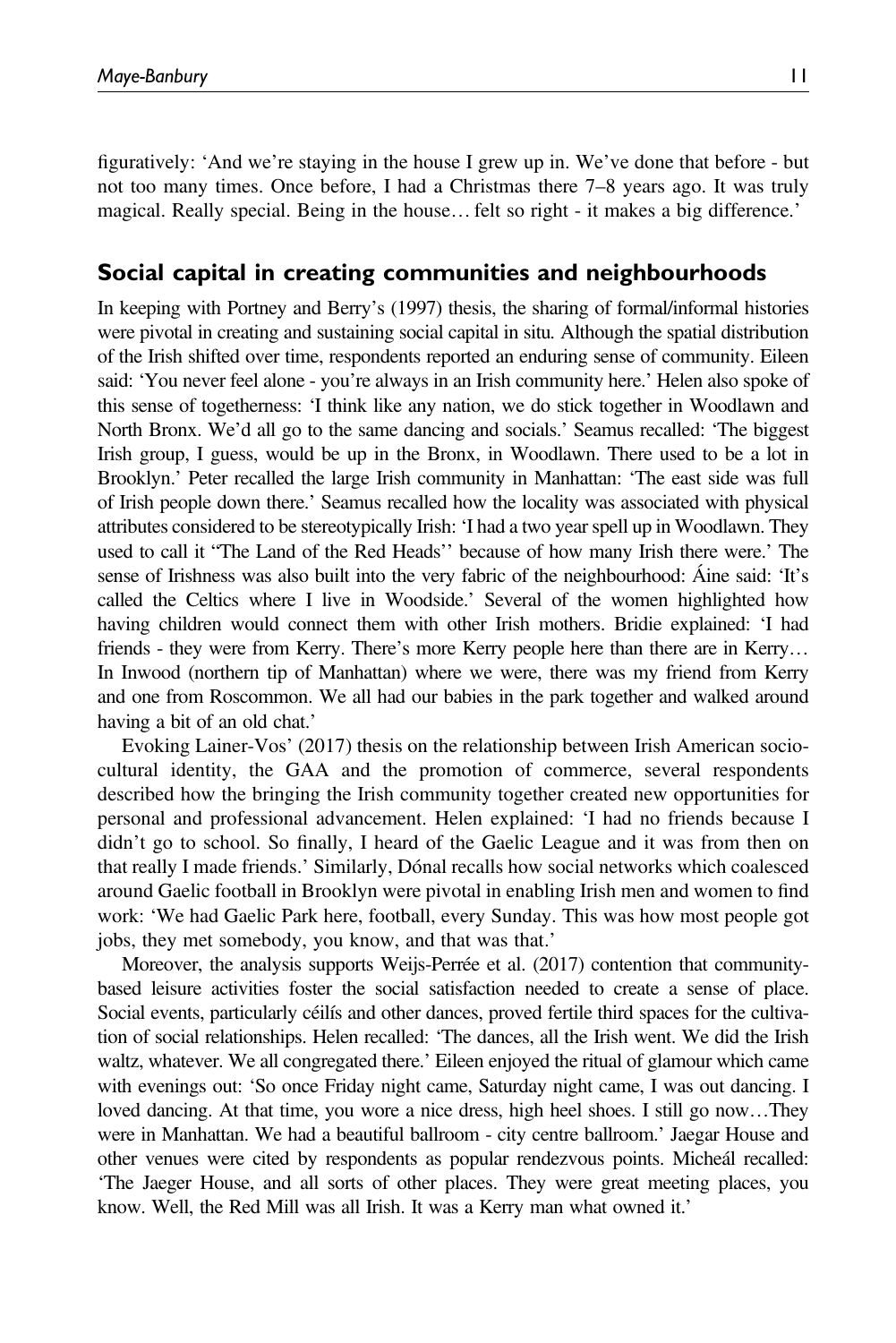Although interviewees welcomed the sense of community which came with close proximity to other Irish immigrants, they also valued living in a multi-ethnic community. This supports research undertaken by Oliver and Mendelberg's (2000) contact hypothesis which contends that outsiders are more likely to be received well in diverse communities. 'It's pretty good, like. You can mix with people from all the counties' (Gerard). Seamus spoke fondly about meeting diverse ethnic groups whilst working on the 'meet and greet' desk at Pan Am. 'And then at work, like, at the airlines, there were guys from every country. And I met so many passengers from all over the world.' Although the Irish (and Polish) Catholics congregated at various churches in the city on Sunday, other ethnicities were present then too. 'You'd meet people from all over the world at mass' (Seamus). But for Áine, however, the Irish community had been too introverted over the years: 'To be honest with you, I think we stayed too much with the Irish. I definitely think we needed to assimilate more'.

Cultural affinity with Ireland was sustained mainly through language and religion. Bridie's account confirms research undertaken by Ó Luain (2020) which highlights the key role played by the Ancient Order of Hibernians in promoting Irish sociocultural identity in NYC: 'I was at an Ancient Order of Hibernians mass on Saturday and they asked me to read one of the petitions in as Gaeilge (in Irish).' Similarly, at the request of the local Catholic Church, Áine, a qualified nurse, used her professional expertise as a form of bridging capital to help people with drug addiction problems: 'There was a priest at our church on First Avenue on 68 Street and we use to help him all the time with this kind of volunteer work…They liked how we spoke' This positive reception of the Irish in NYC stands in sharp contrast to their counterparts in Britain who often had to moderate Irish cultural signifiers such as their Irish accent in anticipation of being discriminated against (Maye-Banbury, 2021).

Furthermore, the analysis has revealed how physical sites may be construed as *lieux de* mémoire (Nora, 1989) and third spaces (Oldenburg, 1989). However, some felt that memorials erected to commemorate seminal events in Irish history were inadequate. Pádraig voiced his disappointment in the Great Hunger memorial in Battery City Park: 'It's not that good really, it's not a wonderful one. I tell you, there's a couple of greater ones. The one in Philadelphia is much nicer.' Interviewees marvelled at NYC's diners. But they spoke disparagingly about their first impression of American foods, with hotdogs, tea bags, spicy foods and fruit juice being particularly disliked. Retail outlets which provided food for the NYC Irish enabled the community to convene: 'There's a place around here (41st Street) where we all go to get our Irish stuff. It's called "The Butcher Block." We all meet up there when we can.'

#### Advancement of opportunities

The capital implicit in Irish sociocultural identity enabled respondents to take advantage of opportunities which afforded personal and/or professional advancement. Micheál's job as a bar man gave him access to extensive networks. 'I had a very good following. They've really helped me out over the years. You met a lot of people and you meet awful nice people.' Charles recalled: 'It was great. There was so many immigrants at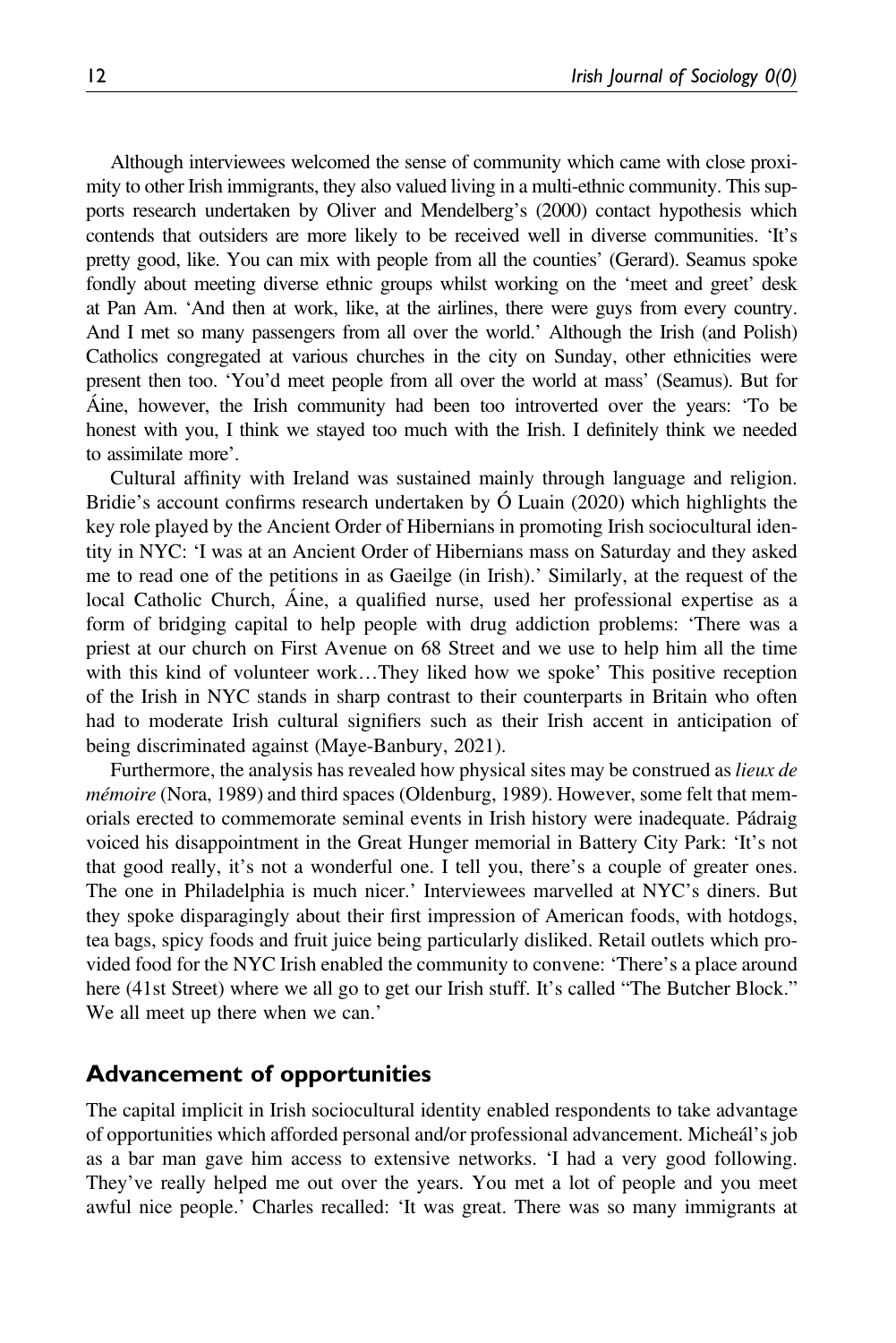that time, you'd get a job with somebody. You'd definitely get a job.' Peter described similar access to employment: 'Any Irish getting off the boat could work as a waiter, so that's what I was in. I was there for ten years.' Pádraig spoke of how he was offered a job by another Irish man five years after his retirement: 'So low and behold, anyhow, come September 2002, I got an option to work in a residential building in the city. It was run by…well, the superintendent was from County Leitrim.' Bridie described how a relative helped her find work at a telecommunications company staffed primarily by African American and Irish women where the manager was from Ireland: 'At that time, it was all Irish folk working there. Yes, and black girls, white Irish. We sat at the big board with our headphones and you would call the operator if you wanted to call-Detroit or wherever. Well, the boss was from Kerry and she would help anyone who came from Ireland. She really was very good.'Áine recalled how she 'had a friend from Cavan and she got me a job in Manhattan as an au pair.'

Unlike their counterparts in Britain (see Maye-Banbury, 2021), the vast majority of those interviewed occupied 'front stage' jobs where their Irish sociocultural identity was posited as an asset. Seamus met several people of influence during his time as manager of the 'meet and greet' team for Pan Am at JFK (known then as Idlewild) Airport: 'I'd helped Cardinal O'Connor when he first came to NYC. We became very, very good friends. Yes, first name and everything. Another person I had the pleasure of coming to know while I was a part of Pan Am was the great Arnold Palmer.' When Seamus' younger brother died suddenly in Leitrim, the manager arranged for Seamus and his family to be flown on a cargo passenger flight to Dublin. Pan Am gave Seamus \$500 (around \$3600 today) for his trip, Seamus recalled: 'He (the duty manager) says "All right, I'll have tickets waiting for you." I was given an envelope of cash by the duty manager at Pan Am. And we crossed that pond in four hours and ten minutes.' Helen's time as an au pair for the Vanderbilts in Manhattan secured her an excellent reference: 'I worked for the Vanderbilts and looking back now, having that reference from them really set me up in NYC.'

The research revealed instances where Irish related organisations mobilised their resources in the interests of protecting individuals and Irish related rituals. Almeida (2001) highlighted the power of the Emerald Society in advocating for NYC's Irish. Dónal spoke of this capital in situ when he described how the Society was instrumental in the reinstatement of an Irish telecommunications worker at American Telephone and Telegraph (AT&T) who was dismissed following an allegation of misconduct. Dónal recalled: 'I remember one instance where this woman was an AT&T long distance operator and they caught her putting calls through to Ireland for her friends for free. So they fired her. The union, apparently, wasn't able to help her. But her brother was one of the founding members of the Emerald Society. So he reached out, contacted her supervisor at the same level and was able to get her job back.' Evoking O'Donnell (2007), Charles spoke of how one prominent member of the NYC Irish community lobbied to safeguard the inclusion of NYC's LGBT community in the St Patrick's Day parade: 'He (prominent member of NYC Irish) basically intervened and he was able to oust this guy and take his place and then they were able to allow a gay group into it. He was instrumental in getting that sorted, flexed some muscle.'

The dynamic and multi-dimensional nature of situational capital and relevance to NYC's Irish community is summarised in Figure 1 below: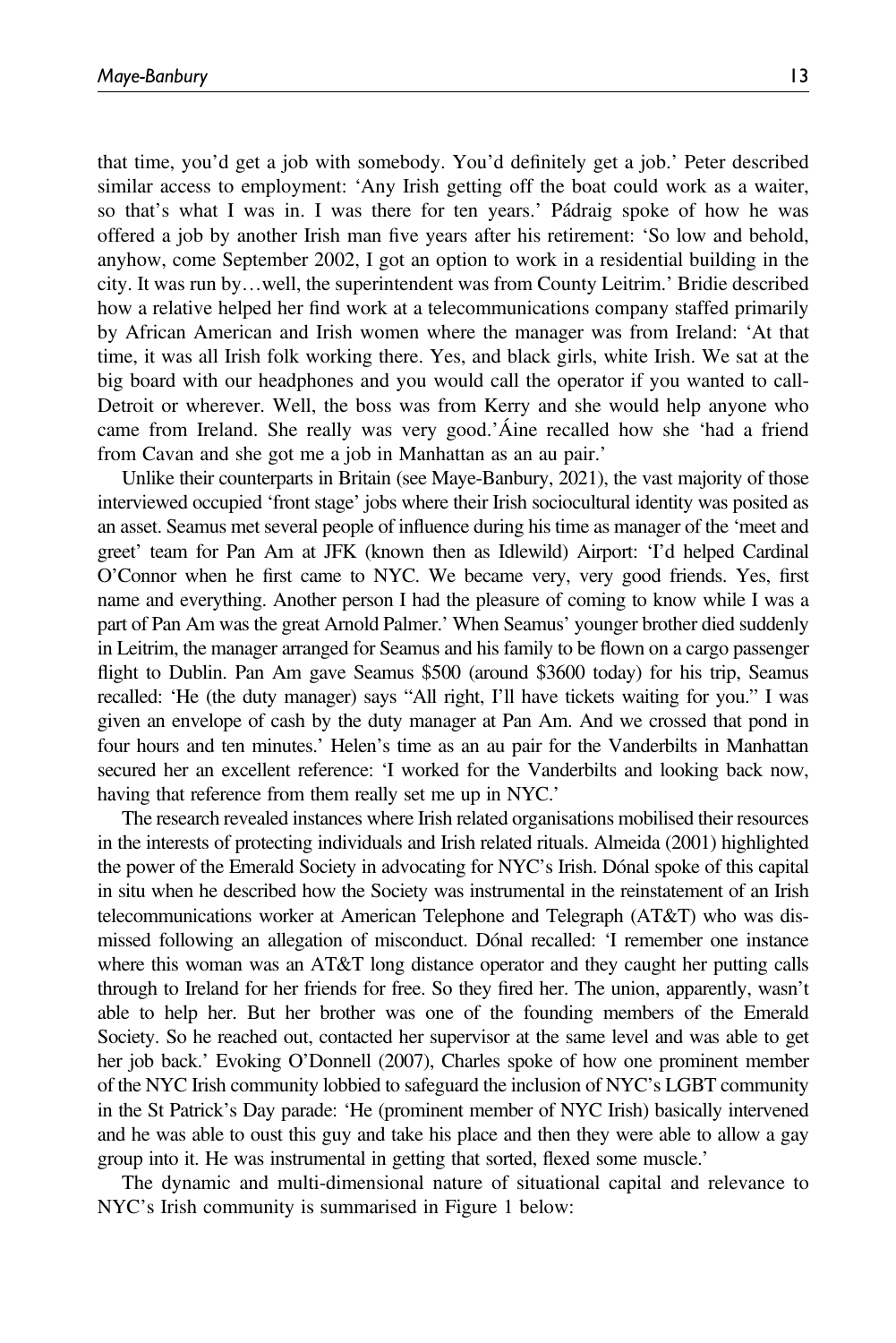

Figure 1. The Irish in New York: The multi- dimensional nature Of situational capital.

## Concluding reflections

This critical exploration of situational capital as a heuristic through which Irish immigrants' attachment to NYC as place may be viewed is, by definition, partial. Nonetheless, the four interrelated themes selected to inform the analysis, both individually and as continuum, have revealed previously undisclosed insights into the relative positionality of Irish immigrants in the city. These themes were: the role of communities in facilitating social capital exchange; the relevance of neighbourhoods as sites of ontological security in which resource brokerage took place; the immigrants' perpetual quest for 'home' and coalescence of individual and collective memories in uniting people and place.

Certainly, the diverse forms of Irish hegemony which had evolved over some four centuries helped augment the diverse material and symbolic interests of the Irish in NYC,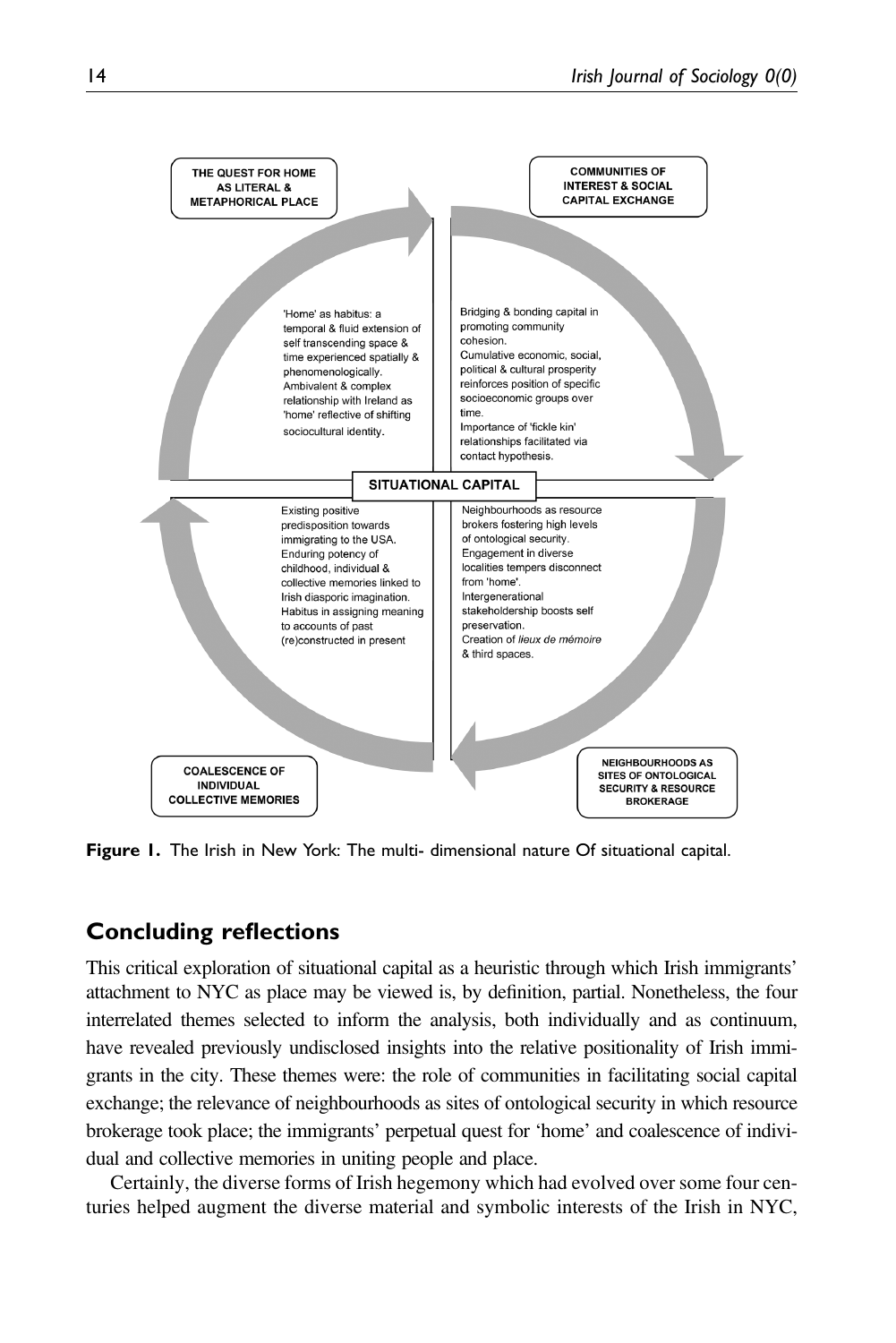shifting over space and time. But perhaps most significantly, the analysis has revealed how interviewees' accounts of attachment to place formed in situ in NYC transcended spatial boundaries. Rather, it operated as a continuum by fostering a quintessential sustained, reflexive and temporally informed relationship with the city anchored in human experiences. In respect of communities, evoking research undertaken by Weijs-Perrée et al. (2017), close residential proximity and congregating at other gatherings, namely GAA events, dances/céilís and activities facilitated by the Catholic Church, by default gave rise to the situational capital from which the Irish in NYC benefited personally and professionally. At the spatial level, in keeping with Small (2006) and Lin's (2000) theses, neighbourhoods brokered personal, educational and professional advancement with civil engagement a prerequisite to accessing local level networks. As Herreros and Criado (2009) contended, immigrants are likely to be more easily accepted into diverse communities. Certainly, those interviewed benefited from established Irish networks and the capital contained therein. They also embraced the multiculturalism of NYC. But the conflicted feelings of being both insider/outsider in NYC is suggestive of the universal stranger in search of the utopian 'no place,' an infinite placeless place that traverses time and space.

Overall, the genius loci of NYC (re)presented by those interviewed was overwhelmingly positive. But their sense of place pivoted around the fluid, ambivalent and personal sense of real and imagined 'home' which extended far beyond the functional and spatial characterisation of home proffered by Benjamin (1995). Instead, respondents reported home was experienced phenomenologically drawing on a complex set of intertwining memories as a form of arsenal used to navigate the realities of their new lives in their adoptive city. Interviewees' quest for home appeared unrelenting, an unresolved chord waxing and waning according to context with neither a definitive beginning nor end. A powerful emotional connection with Ireland as the essence of home simmered below the surface, rising to the fore when connected physically and emotionally reconnected with their country of birth.

Respondents' individual and collective memories coalesced allowing for the social framing of everyday life experiences. Being inculcated with positive accounts of life in the USA from childhood created a future imagined home in the minds of interviewees made immigration not just inevitable but desirable. Life in the USA spoke to an agenda of optimism, prosperity and opportunity. Having relatives in situ willing to accommodate them on arrival created a home from home, making the prospect of immigration much less daunting.

The analysis of the interviewees' narratives shows how perceptions of what Nora (1989) describes as lieux de mémoire (sites of memory) alter over time as they are mediated by evolving individual and collective memories. This profound self-awareness and reflexive quality evidenced in each interviewee's oral history created a 'mnemonic sense of self' whereby memories assign meaning to past events recounted in the present. When located in specific communities, these memories becomes distinctive form of capital in situ serving to (re)connect people and place.

The case for situational capital as a conceptual framework presented here would benefit from application to other immigrants' experiences in urban contexts at the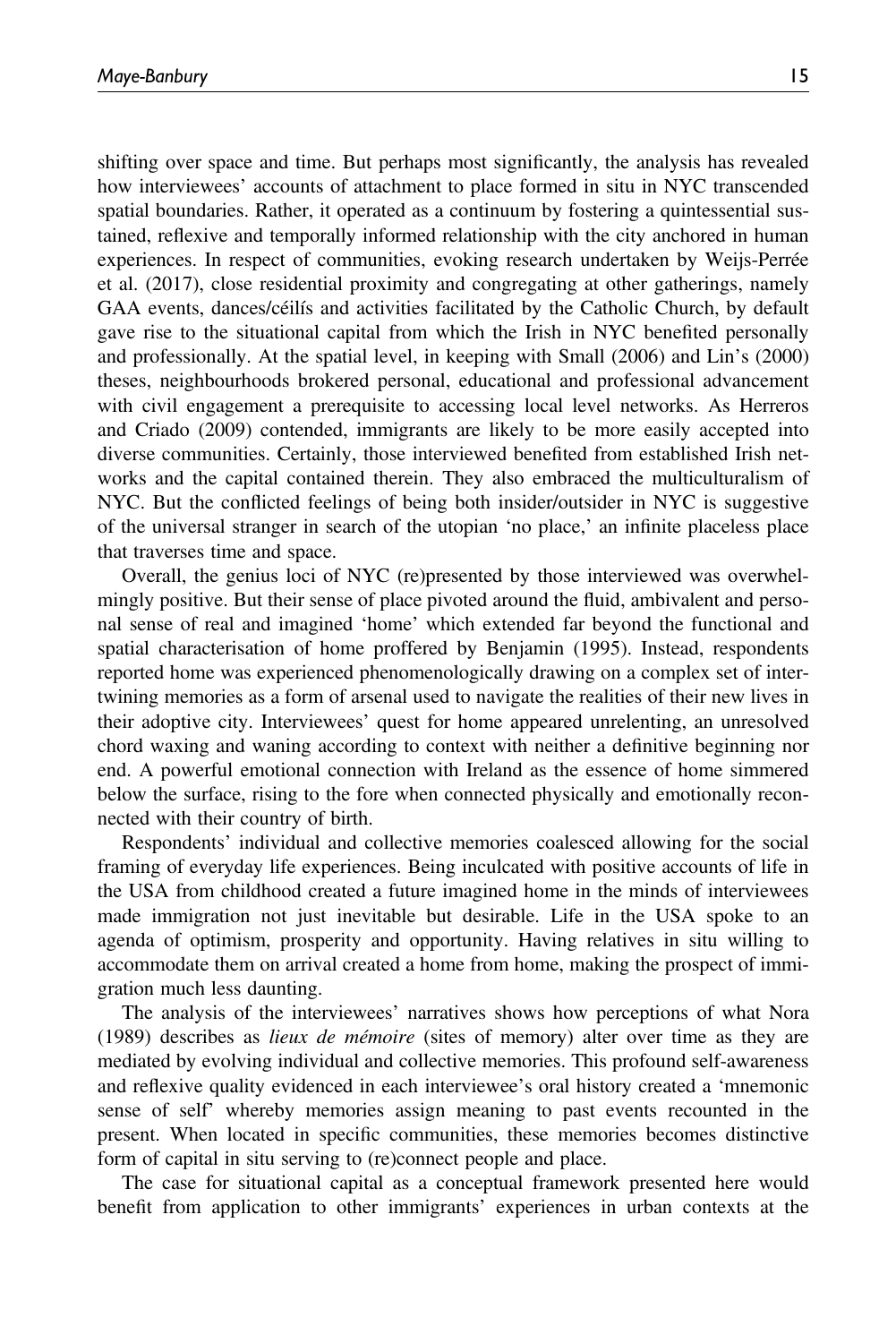macro and micro level. Given the advance of technology and its ability to transcend spatial boundaries, future research may wish to consider the power of social media to create and sustain the four interrelated elements of situational capital highlighted here. Ultimately, representations of the Irish diaspora's experiences, as with all immigrant groups, are in a constant state of flux. As with all forms of capital, the extent to which situational capital in respect of the Irish in NYC may be construed as an asset or liability is relative, shifting with prevailing ideologically driven policy narratives of the Other.

#### Acknowledgements

My sincerest thanks to all the Irish men and women resident in New York City who shared their oral histories with me. You were the pioneers who had the courage to make the leap of faith which brought you to the USA. A debt of gratitude also to Paul Finnegan, Centre Piece NY and formerly the New York Irish Centre,-Megan MacDonald and Siobhán Dennehy from the Emerald Isle Immigration Center for their invaluable support and guidance when I was conducting the oral history interviews in New York 2017–2019. I am grateful to Dr Rionach Casey with whom I worked at the beginning of this study when we recorded the oral histories of Irish immigrants in England. This paper is dedicated to Brian O'Neill Mór (1964–2022) musician and beloved family friend who emigrated from Tyrone to New York in 1983.

#### Declaration of conflicting interests

The author(s) declared no potential conflicts of interest with respect to the research, authorship, and/ or publication of this article.

#### Funding

The author(s) received no financial support for the research, authorship, and/or publication of this article.

#### ORCID iD

Angela Maye-Banbury **D** <https://orcid.org/0000-0002-7710-5041>

#### References

Abbott A (2020) The Chicago school and city planning. Civic Sociology 1(1): 14106.

Alexander T (2017) Comic book geographies. Media Geography at Mainz 5(3): 183–185.

Almeida LD (2001) Irish Immigrants in New York City, 1945–1995. Indiana: Indiana University Press. Anbinder T (2001a) Five Points: The 19th-Century New York City Neighborhood That Invented tap

Dance, Stole Elections and Became the World's Most Notorious Slum. New York: Free Press. Anbinder T (2001b) We will dirk every mother's son of you- Five Points and the Irish conquest of

New York Politics. Eire-Ireland 36(1): 29-46.

Barrett JR (2012) The Irish Way: Becoming American in the Multiethnic City. New York: Penguin.

Bayor RH and Meagher T (1997) (eds) The NYC Irish. New York: John Hopkins University Press. Bean PA (1994) The Irish, the Italians, and machine politics, a case study: Utica NY (1870–1960). Journal of Urban History 20(2): 205–239.

Becker GS (1994) Human Capital. New York: Columbia University Press.

Benjamin D (1995) Afterword. In: Benjamin DN, Stea D and Saile D (eds) The Home: Words, Interpretations, Meanings and Environments. Aldershot: Avebury, pp.293–309.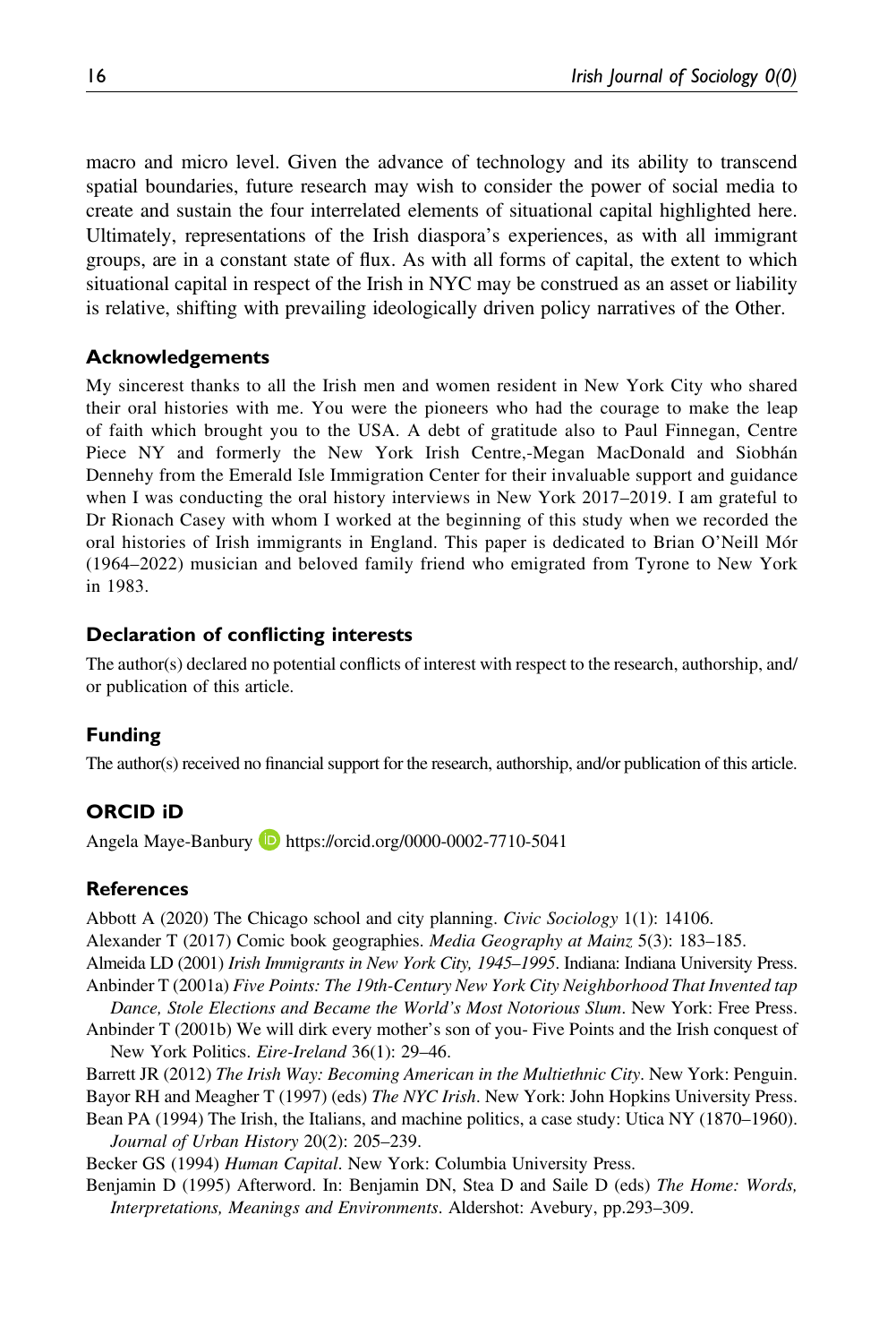- Booth C (1889) Descriptive Map of London Poverty. London: Macmillan.
- Bourdieu P (1980) Le capital social: Notes provisoires. Actes de la Recherche en Sciences Sociales 31(1): 2–3.
- Bourdieu P (1986) The forms of capital. In: Richardson JG (ed) Handbook of Theory and Research For the Sociology of Education. New York: Greenwood, 241–258.
- Bourdieu P (1991) Language and Symbolic Power, trans. G. Raymond and M. Adamson. Cambridge: Polity Press.
- Burrows EG and Wallace M (1998) Gotham: A History of NYC City to 1898. Oxford: Oxford University Press.
- Carter B, Green M and Halpern R (1996) Immigration policy and the racialization of migrant labour: The construction of national identities in the USA and Britain. *Ethnic and Racial* Studies 19(1): 135–157.
- Casey R and Maye-Banbury A (2016) Relational and gendered selves: Older Irish migrants' housing and employment histories in the north and East Midlands of England. Housing Studies 32(5): 678–692.
- Coleman JS (1988) Social capital in the creation of human capital. American Journal of Sociology 94: S95–S120.
- Coleman JS (1993) The rational reconstruction of society: 1992 presidential address. American Sociological Review 58(1): 1–15.
- De Shalit A (2019) The functioning of having a sense of place: cities and immigrants. *Journal of* Human Development and Capabilities 20(3): 267–279.
- Durkheim E (1893) {1984) The Division of Labour in Society. New York: Free Press.
- Durkheim E (1951) Suicide: A Study in Sociology. Glencoe, IL: The Free Press.
- Ebaugh HR and Curry M (2000) Fictive kin as social capital in new immigrant communities. Sociological Perspectives 43(2): 189–209.
- Fischer H, Block D, Bosse A, et al. (2021) Doing community geography. GeoJournal: 1–14. https://doi.org/10.1007/s10708-021-10457-8
- Fuhrer U and Kaiser F (1994) Multilokales Wohnen. Bern: Verlag Hans Huber.
- Gieryn TF (2000) A space for place in sociology. Annual Review Of Sociology 26(1): 463–496.
- Giuliani MV (2001) Theory of attachment and place attachment. Journal of Environmental Psychology 21(3): 273–281.
- Goodfriend JD (1994) Before the Melting Pot: Society and Culture in Colonial New York City, 1664–1730. Princeton: Princeton University Press.
- Halbwachs M (1997 [1950 posthumous]) La Mémoire Collective. Paris: Albin Michel.
- Herreros F and Criado H (2009) Social trust, social capital and perceptions of immigration. Political Studies 57(2): 337–355.
- Hunter AD (1974) Symbolic Communities: The Persistence and Change of Chicago's Local Communities. Chicago: University Of Chicago Press.
- Johnson CM, Rostila M, Svensson AC, et al. (2017) The role of social capital in explaining mental health inequalities between immigrants and Swedish-born: A population-based cross-sectional study. BMC Public Health 17: 117.
- Kwon SW, Heflin C and Ruef M (2013) Community social capital and entrepreneurship. American Sociological Review 78(6): 980–1008.
- Lainer-Vos D (2017) How did the Irish Americans become Irish? Gaelic sports and the organization of Irish ethnicity in New York city. In Wejnert B and Parigi P (eds) On the Cross Road of Polity, Political Elites and Mobilization. Bingley: Emerald Group Publishing Limited, 3–24.
- Lewicka M (2010) What makes neighbourhood different from home and city? Effects of place scale on place attachment. Journal of Environmental Psychology 30(1): 35–51.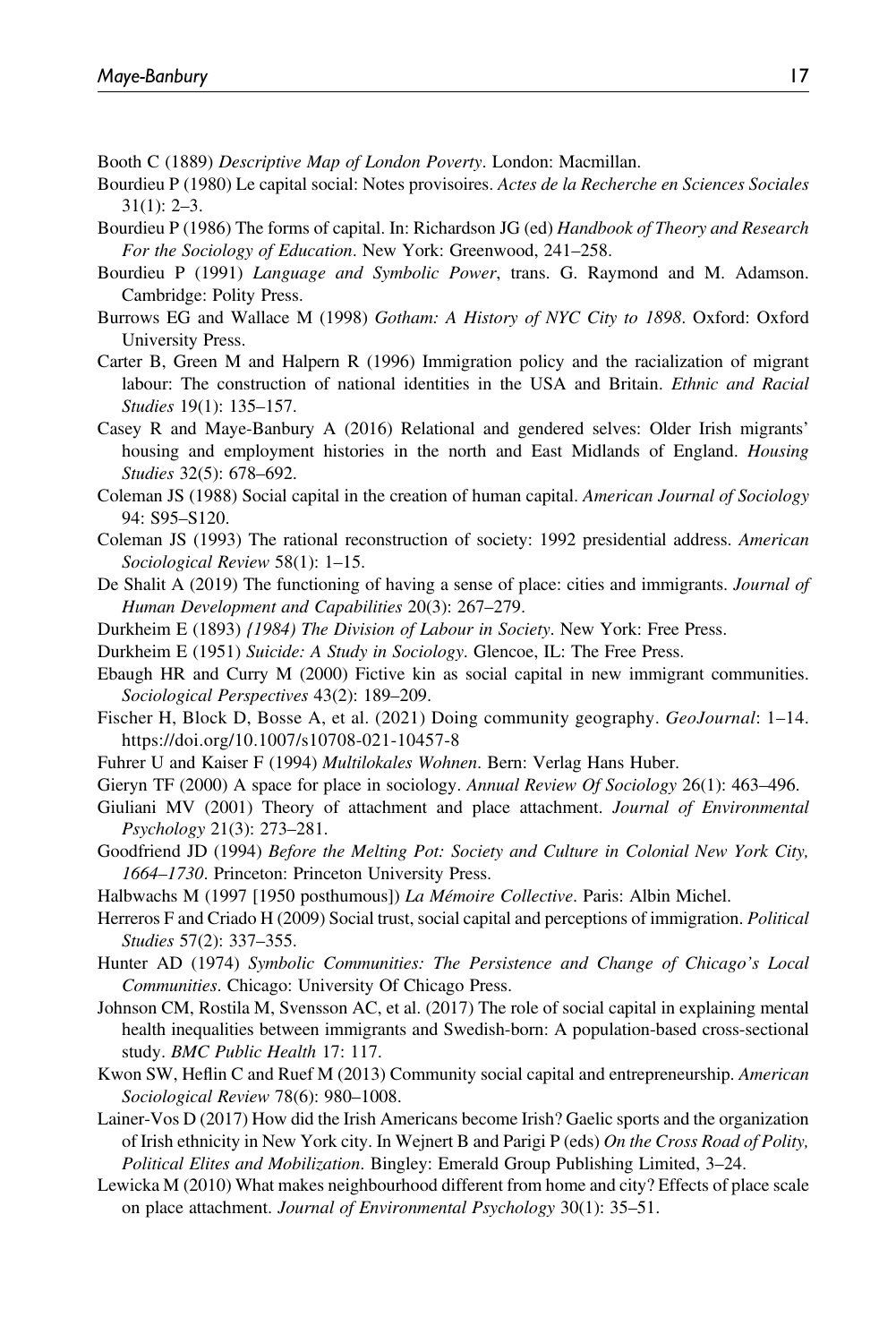- Lieberson S and Waters MC (1988) From Many Strands: Ethnic and Racial Groups in Contemporary America. New York: Russell Sage Foundation.
- Lin N (2000) Inequality in social capital. Contemporary Sociology 29: 785–795.
- Marcu S (2012) Emotions on the move: Belonging, sense of place and feelings identities among young Romanian immigrants in Spain. Journal of Youth Studies 15(2): 207-223.
- Marcus C (2012) Environmental memories. In: Altman I and Low SM (eds) Place Attachment. London/New York: Plenum Press, 87–112.
- Maye-Banbury A (2018) Strangers in the shadows–an exploration of the 'Irish boarding houses' in 1950s leicester as heterotopic spaces. *Irish Geography* 51(1): 115–136.
- Maye-Banbury A (2021) All the world's a stage: How Irish immigrants negotiated life in England in the 1950s/1960s using Goffman's theory of impression management. Irish Journal of Sociology 29(1): 32–53.
- Maye-Banbury A and Casey R (2016) The sensuous secrets of shelter: How recollections of food stimulate Irish men's reconstructions of their early formative residential experiences in Leicester, Sheffield and Manchester. Irish Journal of Sociology 24(3): 272–292.
- Mesch GS and Manor O (1998) Social ties, environmental perception and local attachment. Environment and Behavior 30(4): 504–519.
- Mihaylov N and Perkins D D (2014) Community place attachment and its role in social capital development in response to environmental disruption. In: Manzo L and Devine-Wright P (eds) Place Attachment: Advances in Theory, Methods and Research. London: Routledge, pp.61–74.
- Moloney M (2002) Far From The Shamrock Shore. Cork: Collins Press.
- Moxley RL and Proctor C (1995) Community solidarity, political competitiveness and social rigidity: Relationships with social and health services 1. Rural Sociology 60(2): 310–322.
- Nora P (1989) Between memory and history: Les lieux de mémoire. Representations 26: 7–24.
- O'Donnell K (2007) St Patrick's day expulsions: Race and homophobia in New York's Parade. In: Bolzano W, Mulhall A, and Sullivan M (eds) Irish Postmodernisms and Popular Culture. London: Palgrave Macmillan, 128–140.
- Ó Luain K (2020) 'The majority of our people belong to the working classes': The ancient order of Hibernians in the United States, c. 1850–1884. Social History 45(1): 52–80.
- Oldenburg R (1989) The Great Good Place: Cafes, Coffee Shops, Community Centers, Beauty Parlors, General Stores, Bars, Hangouts, and How They Get You Through the Day. New York: Paragon House.
- Oliver J E and Mendelberg T (2000) Reconstructing the environmental determinants of white racial attitudes. American Journal of Political Science 44(3): 574–589.
- Pooley A, Cohen L and Pike LT (2005) Can sense of community inform social capital? The Social Science Journal 42(1): 71–79.
- Portney KE and Berry JM (1997) Mobilizing minority communities: Social capital and participation in urban neighborhoods. American Behavioral Scientist 40(5): 632-644.
- Putnam RD (1993) The prosperous community: Social capital and economic growth. American Prospect 4(13): 35–42.
- Putnam RD (2000) Bowling Alone: The Collapse and Revival of American Community. New York: Simon and Schuster.
- Restifo SJ, Roscigno VJ and Qian Z (2013) Segmented assimilation, split labor markets, and racial/ ethnic inequality: The case of early-twentieth-century New York. American Sociological Review 78(5): 897–924.
- Relph E (1997) Sense of place. In: Hanson S (ed) Ten Geographic Ideas That Changed The World. New Brunswick, NJ: Rutgers University Press, 205–226.